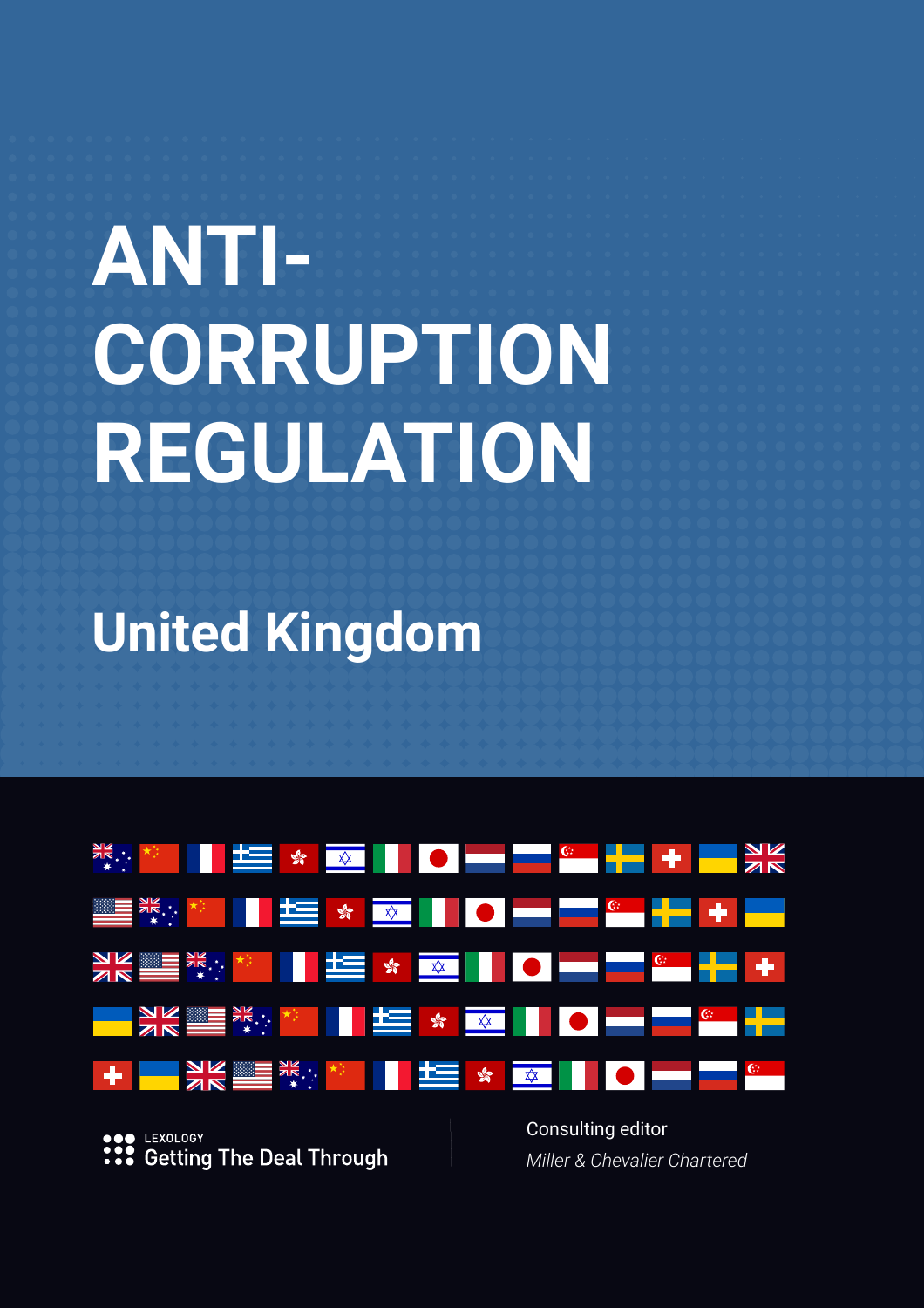# **Anti-Corruption Regulation**

Consulting editors **James G Tillen, Leah Moushey**

*Miller & Chevalier Chartered*

Quick reference guide enabling side-by-side comparison of local insights, including into relevant domestic and international law, agencies, enforcement and sanctions; recent landmark investigations and decisions; and other recent trends.

### Generated 10 February 2022

The information contained in this report is indicative only. Law Business Research is not responsible for any actions (or lack thereof) taken as a result of relying on or in any way using information contained in this report and in no event shall be liable for any damages resulting from reliance on or use of this information. © Copyright 2006 - 2022 Law Business Research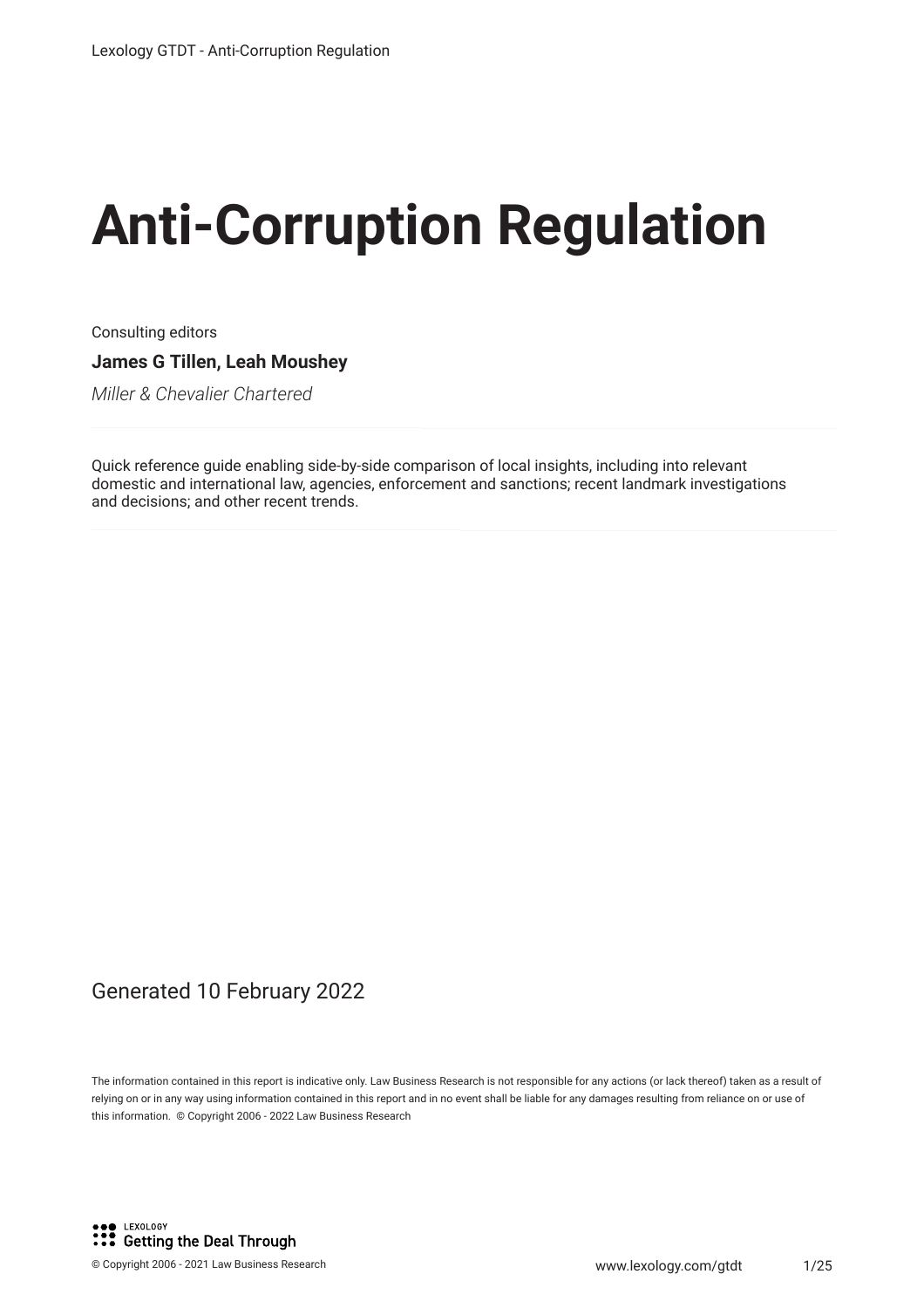# **Table of contents**

#### **RELEVANT INTERNATIONAL AND DOMESTIC LAW**

**International anti-corruption conventions**

**Foreign and domestic bribery laws**

**Successor liability**

**Civil and criminal enforcement**

**Out-of-court disposal and leniency**

#### **FOREIGN BRIBERY**

**Legal framework Definition of a foreign public official** 

**Gifts, travel and entertainment** 

**Facilitating payments**

**Payments through intermediaries or third parties**

**Individual and corporate liability**

**Private commercial bribery**

**Defences**

**Agency enforcement**

**Patterns in enforcement**

**Prosecution of foreign companies**

**Sanctions**

**Recent decisions and investigations**

#### **FINANCIAL RECORD-KEEPING AND REPORTING**

**Laws and regulations**

**Disclosure of violations or irregularities**

**Prosecution under fnancial record-keeping legislation**

**Sanctions for accounting violations**

**Tax-deductibility of domestic or foreign bribes**

#### **DOMESTIC BRIBERY**

**Legal framework**

**Scope of prohibitions**

**Definition of a domestic public official** 

**Gifts, travel and entertainment**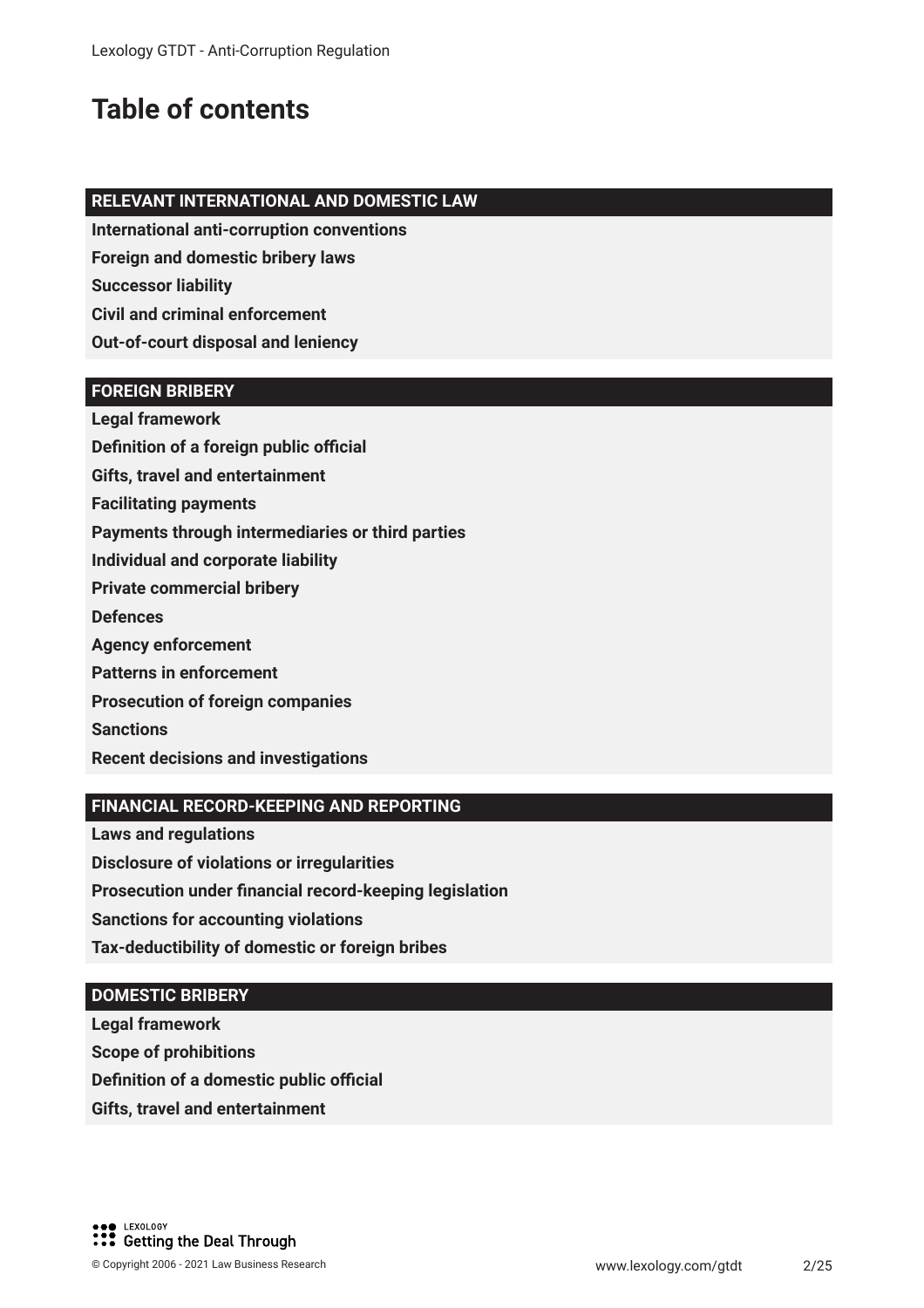**Facilitating payments**

**Public official participation in commercial activities** 

**Payments through intermediaries or third parties**

**Individual and corporate liability**

**Private commercial bribery**

**Defences**

**Agency enforcement**

**Patterns in enforcement**

**Prosecution of foreign companies**

**Sanctions**

**Recent decisions and investigations**

#### **UPDATE AND TRENDS**

**Key developments of the past year**

#### **LAW STATED DATE**

**Correct on**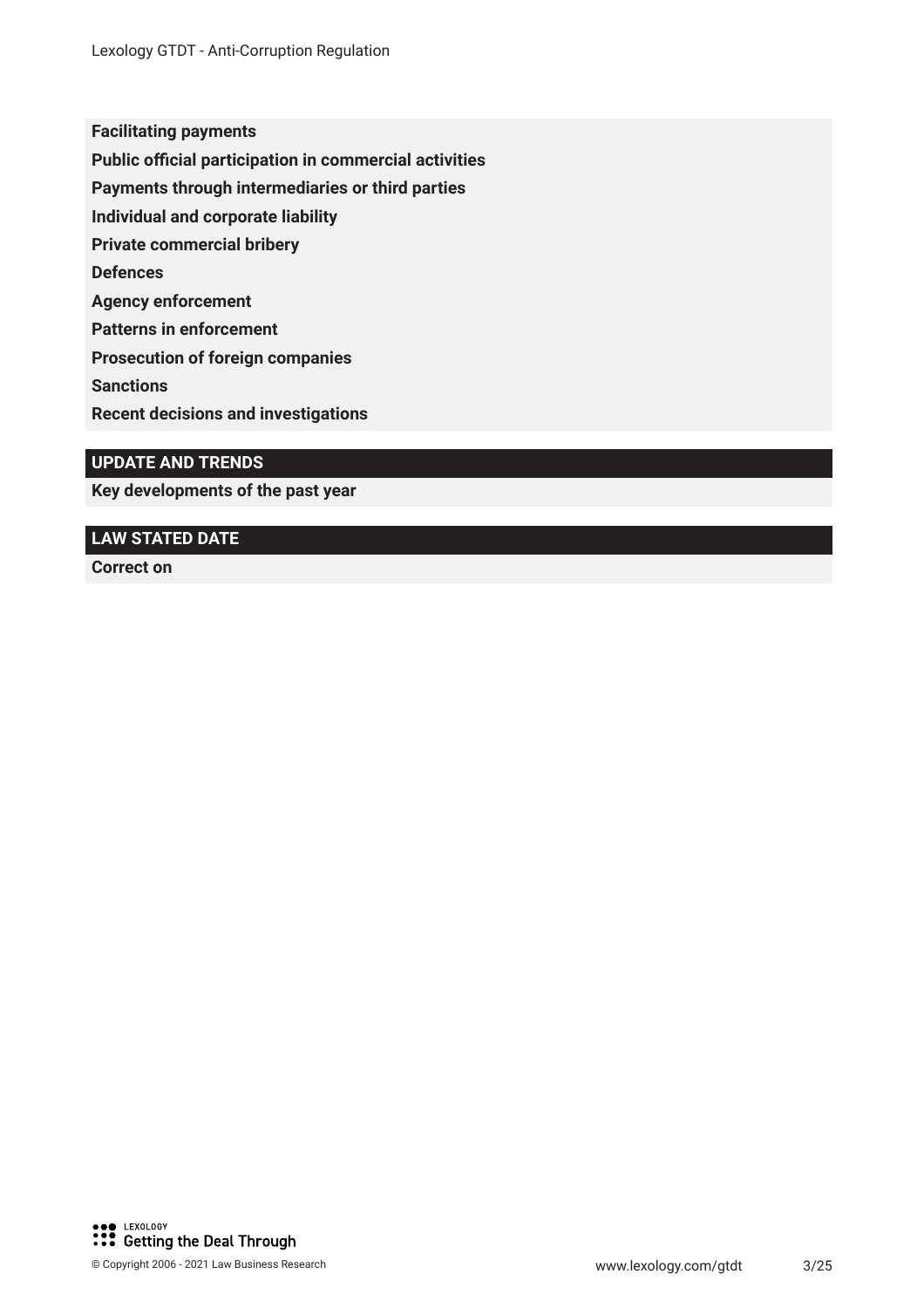## **Contributors**

#### United Kingdom



**Anneka Randhawa** anneka.randhawa@whitecase.com *White & Case LLP*



**Jonah Anderson** jonah.anderson@whitecase.com *White & Case LLP*

**WHITE & CASE**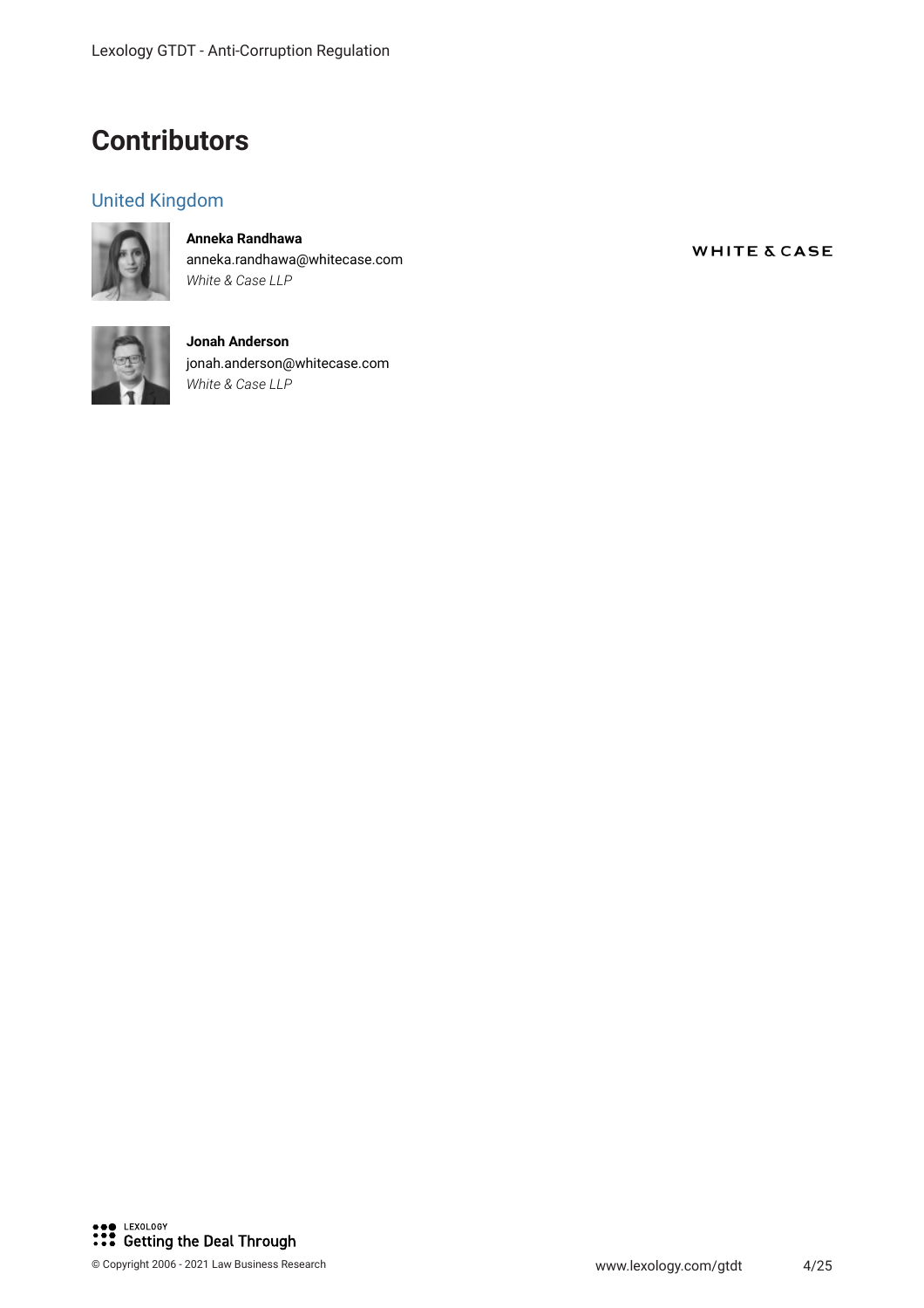#### **RELEVANT INTERNATIONAL AND DOMESTIC LAW**

#### **International anti-corruption conventions**

To which international anti-corruption conventions is your country a signatory?

The United Kingdom is a signatory to the following conventions:

- the Organisation for Economic Co-operation and Development (OECD) Convention on Combating Bribery of Foreign Public Officials in International Business Transactions;
- the Convention on the Fight Against Corruption Involving Officials of the European Communities or Officials of Member States of the European Union;
- the Council of Europe Criminal Law Convention on Corruption. (Implementation of this convention is monitored by the Group of States against Corruption);
- the Additional Protocol to the Council of Europe Criminal Law Convention on Corruption;
- \* the United Nations Convention against Corruption;
- the Convention on the Protection of the European Communities Financial Interests and Protocols;
- the Council of Europe Civil Law Convention on Corruption (not yet ratifed); and
- $\cdot$  the United Nations Convention against Transnational Organized Crime (UNTOC).

The conventions above establish legally binding standards to criminalise bribery of foreign public officials and officials of public international organisations.

The Mechanism for the Review of the Implementation of the UNTOC was launched in October 2020, after 10 years of negotiation. The Review Mechanism is a peer review process designed to assist states to implement the UNTOC. Each state will be reviewed by two peers, selected by the drawing of lots at the beginning of each year of the review cycle. The process will be overseen by the Implementation Review Group , an inter-governmental group of states parties.

The UK also signed the Agreement for the Establishment of the International Anti-Corruption Academy on 2 September 2010. This agreement has not yet been ratifed.

The UK has left the European Union (EU) and the transition period ended on 31 December 2020. The question of whether, in the absence of specifc provision in UK law, the UK is bound by its international obligations depends on the nature of the convention, and is itself the subject of conficting views. Where the convention in question is one to which the UK is a party, not in its own right, but as an EU member state, it is likely that the agreement will no longer apply.

In May 2021 the UK and EU Trade and Cooperation Agreement came into force. This agreement sets out 'preferential arrangements' in many key areas such as trade, law enforcement and judicial cooperation in criminal matters.

*Law stated - 07 December 2021*

#### **Foreign and domestic bribery laws**

Identify and describe your national laws and regulations prohibiting bribery of foreign public officials (foreign bribery laws) and domestic public officials (domestic bribery laws).

#### **The Bribery Act 2010**

The Bribery Act 2010, which came into force on 1 July 2011, is the main legislation governing bribery and corruption offences. The Bribery Act 2010 applies to conduct occurring on or after 1 July 2011 and contains four principal bribery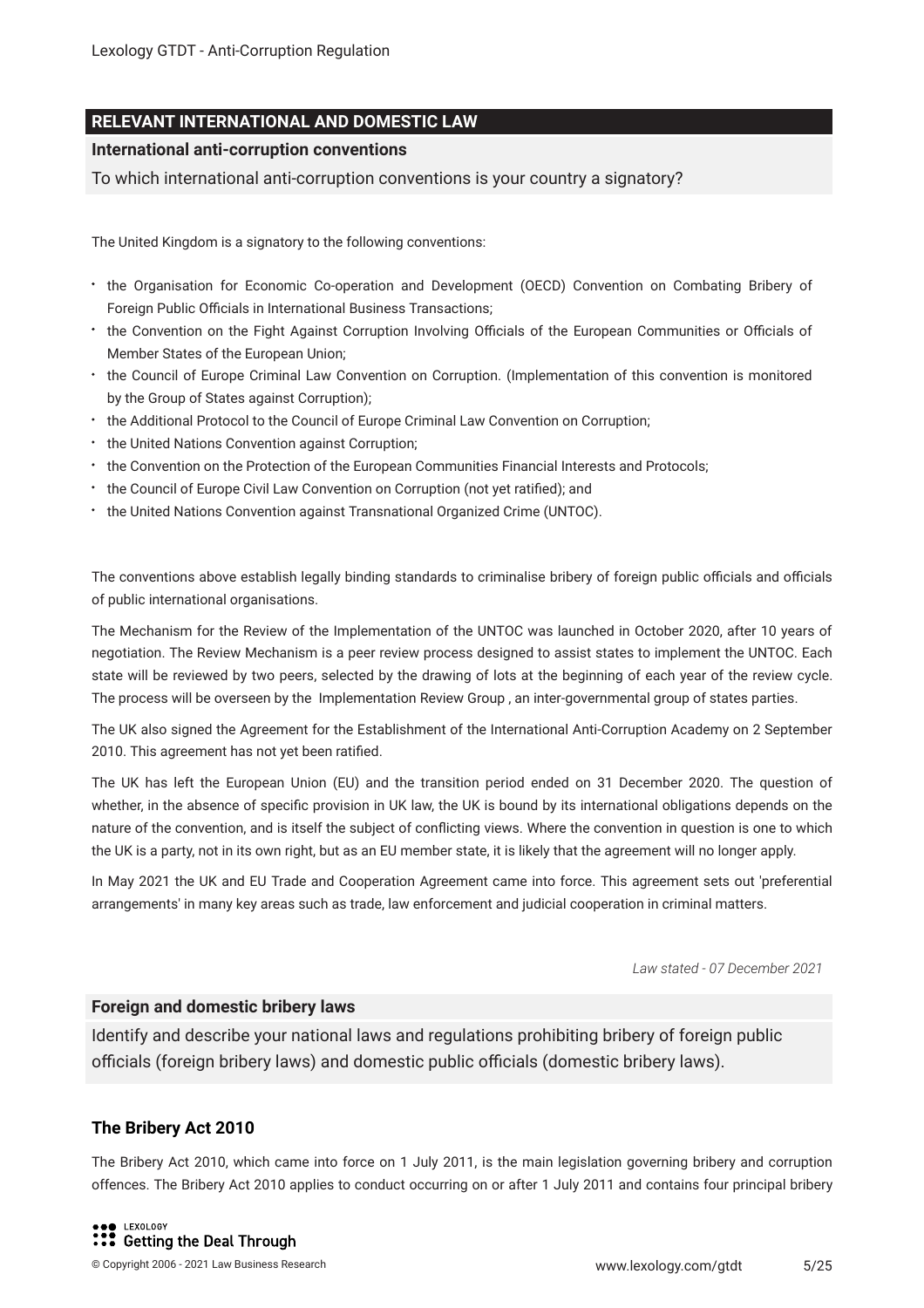#### offences:

- bribing another person (section 1);
- offences related to being bribed (section 2);
- \* bribery of foreign public officials (section 6); and
- failure of commercial organisations to prevent bribery (section 7).

The failure to prevent offence, under section 7, introduced a strict liability offence for commercial organisations that fail to prevent bribery.

The Bribery Act 2010 is considered an example to other countries of what is needed to deter bribery (www.publications.parliament.uk/pa/ld201719/ldselect/ldbribact/303/303.pdf). By virtue of section 12, the Bribery Act 2010 has extraterritorial reach. Under sections 1, 2 and 6, the UK courts have jurisdiction over offences where no part of the conduct takes place in the UK, but would form part of an offence if it occurred in the UK and that person has a 'close connection' with the UK. Those with a 'close connection' with the UK include:

- British citizens and British overseas nationals and citizens;
- an individual ordinarily resident in the UK; and
- a body incorporated in the UK.

The failure to prevent bribery offence in section 7 applies to UK commercial organisations and to any commercial organisation that carries on a business, or part of a business, in the UK. The commercial organisation is liable for the conduct of an 'associated person', defned in section 8, which includes a person who performs services for or on behalf of an organisation, in any capacity. An offence is committed irrespective of where the conduct constituting the offence takes place. The 'close connection' test does not apply to the section 7 offence.

Section 9 of the Bribery Act 2010 requires the Secretary of State to publish guidance about procedures that relevant commercial organisations can put in place to prevent persons associated with them committing bribery. Such guidance was published in March 2011 and remains unrevised and unamended (Bribery Act Guidance).

#### **The old law**

The Bribery Act 2010 applies only to conduct that occurred on or after 1 July 2011. Conduct that occurred before that date is subject to the 'old law'. The key offences under the old law are:

- the common law offences of public sector bribery:
	- receipt or offer of an undue reward by or to a person in public office; and
	- misconduct in a public office:
- bribery (active or passive) under the Public Bodies Corrupt Practices Act 1889 (the 1889 Act) and the Prevention of Corruption Act 1916 (the 1916 Act); and
- corrupt transactions with agents under section 1(1) of the Prevention of Corruption Act 1906 (the 1906 Act) and the 1916 Act. This offence applies to all agents in the public or private sector. (The 1906 Act is most commonly used when prosecuting conduct occurring before 1 July 2011.)

The 1889, 1906 and 1916 Acts, together, will be referred to as the 'old law'.

The statutory offences under the old law require the accused to have acted 'corruptly'. It is generally accepted that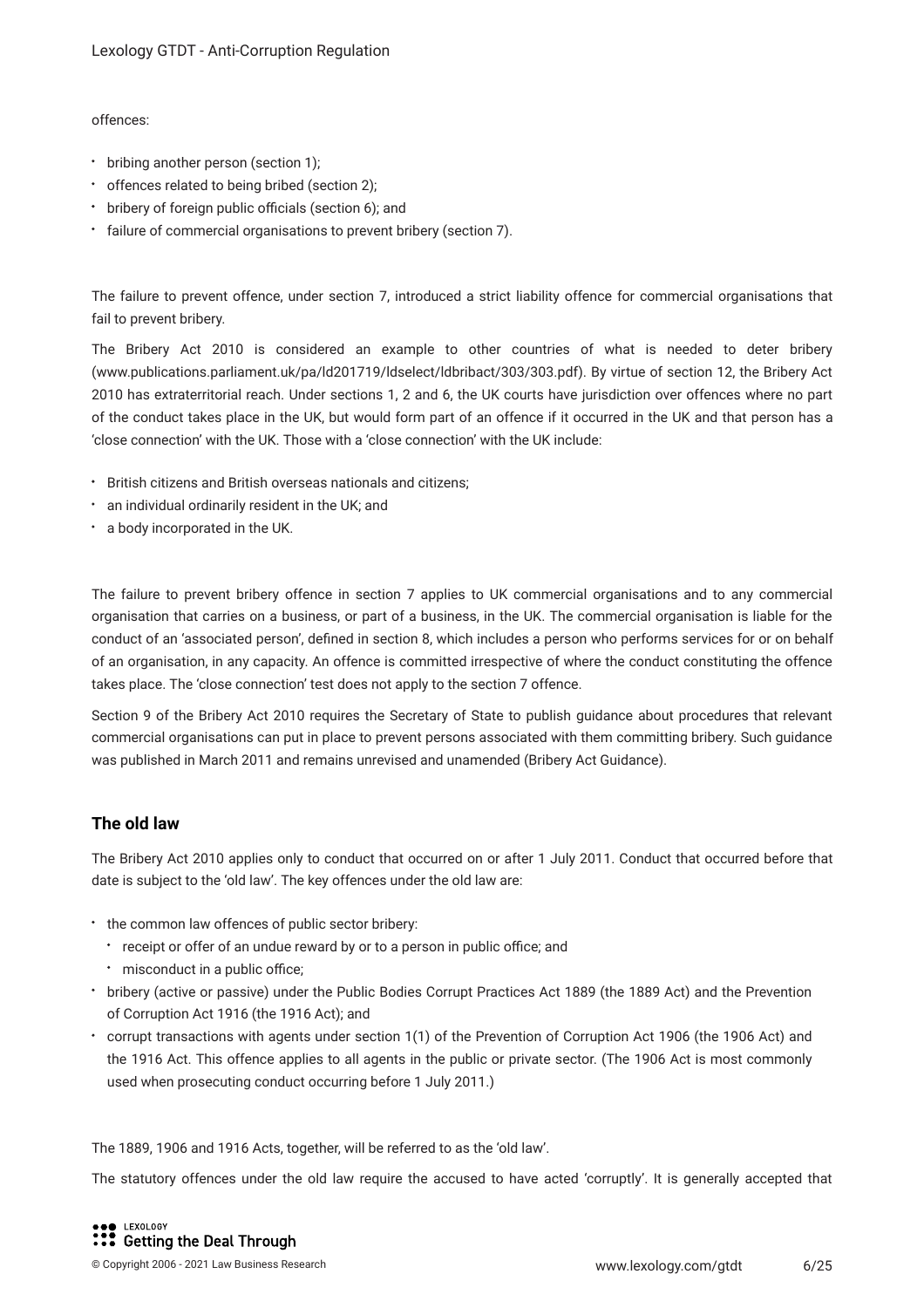dishonesty is not an element of the offences. 'Corruptly' has been held to mean 'not dishonestly, but purposely doing an act which the law forbids as tending to corrupt'. (See Cooper v Slade (1857) 10 ER 1488.)

The jurisdictional reach of the old law was clarifed by section 109 of the Anti-terrorism, Crime and Security Act 2001 (the 2001 Act). This made clear that the UK had jurisdiction where the conduct of a UK citizen or corporate took place outside the UK, but such conduct would, if carried out in the UK, constitute any common law offence of bribery or a statutory offence under the old law.

The Bribery Act 2010 repealed the old law. To date, most prosecutions continue to occur under the old law, although this is inevitably likely to change over time.

The offence of conspiracy to commit bribery, contrary to section 1(1) of the Criminal Law Act 1977, may also be used to prosecute offences of bribery.

*Law stated - 07 December 2021*

#### **Successor liability**

Can a successor entity be held liable for violations of foreign and domestic bribery laws by the target entity that occurred prior to the merger or acquisition?

The legislation and official guidance does not draw any distinction between an entity and any successor that acquired it after the alleged misconduct. In practice, however, successor liability would require proof that, in relation to the offence, the successor had a directing mind and will (for offences under the old law) or that the successor failed to prevent the offence (for conduct occurring under the Bribery Act 2010). Establishing the directing mind and will of a company requires the identifcation of an individual within that company, whose conduct and state of mind can be attributed to the company. Where the successor acquires or merges with a company that it has had no previous involvement with, proving a directing mind and will, or a failure to prevent, would be almost impossible.

Under paragraph 2.8.2(v) of the Deferred Prosecution Agreements Code of Practice, the fact that, after the act, an entity has been taken over by another commercial organisation or has had its corporate structure and management changed, are factors in favour of being offered a deferred prosecution agreement (DPA). In addition, guidance issued by the Serious Fraud Office (SFO) in October 2020 identifies as a public interest factor against prosecution, the fact that '(t)he offending is not recent and the Company in its current form is effectively a different entity from that which committed the offences.' The examples given include where the company has been taken over by another organisation, and where the company's management team may have completely changed.

Each case is considered on its own facts and companies should, and are expected to, undertake sufficient due diligence to detect such conduct.

The rest of this chapter will focus on the current bribery law  $-$  the Bribery Act 2010  $-$  only.

*Law stated - 07 December 2021*

#### **Civil and criminal enforcement**

Is there civil and criminal enforcement of your country's foreign and domestic bribery laws?

According to the Joint Prosecution Guidance on the Bribery Act 2010, issued on 30 March 2011, the SFO is the primary agency in England and Wales for investigating and prosecuting cases of overseas corruption. The Crown Prosecution Service (CPS) also prosecutes bribery offences investigated by the police, committed either overseas or in England and Wales.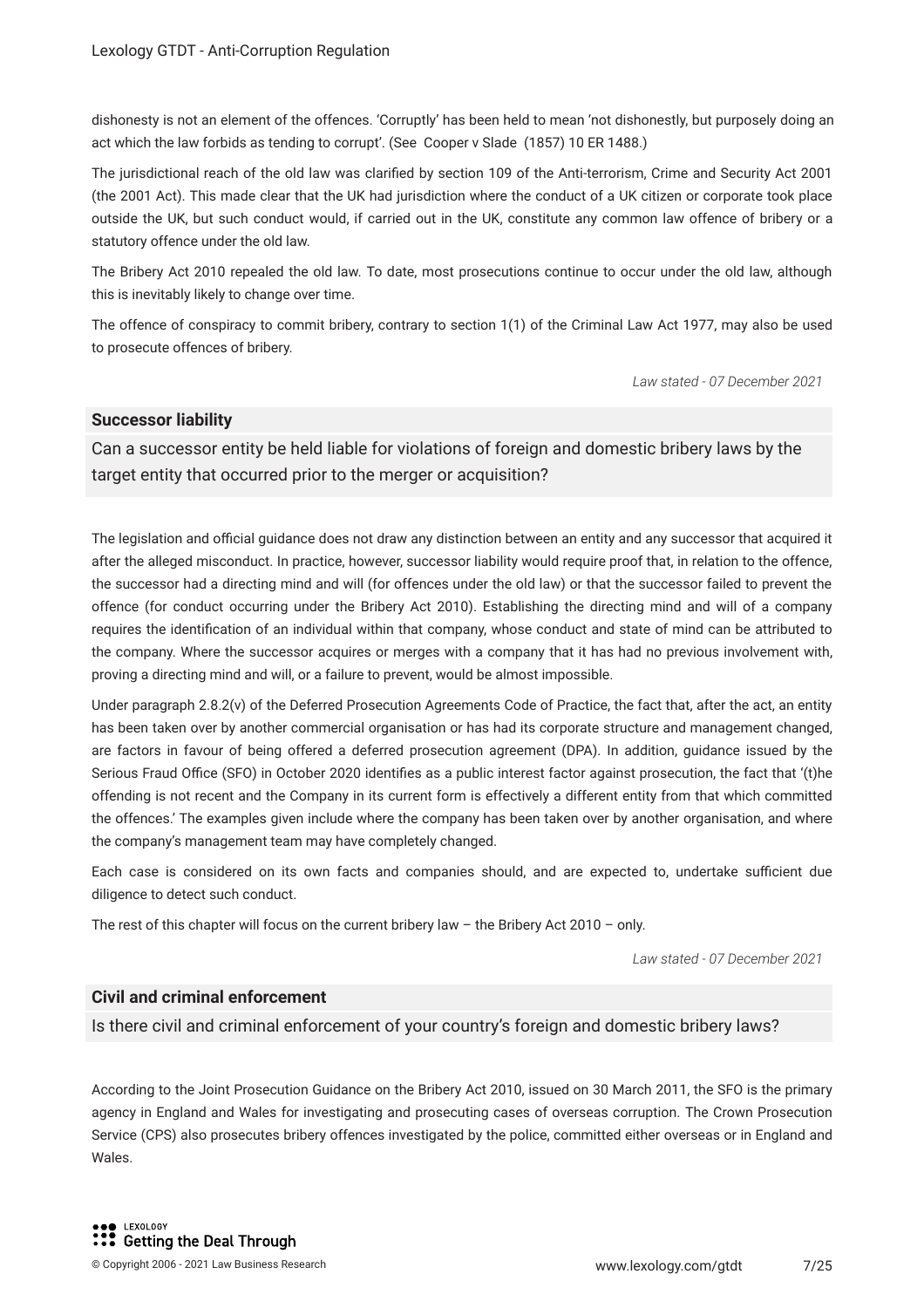Proceedings for offences under the Bribery Act 2010 may not be instituted without the consent of the Director of the SFO or the Director of Public Prosecutions (DPP) (the head of the CPS). The decision to consent is made in accordance with the Code for Crown Prosecutors (applying the two-stage test of whether: (1) there is sufficient evidence to provide a realistic prospect of conviction; and (2) a prosecution is in the public interest), and also by taking into account the Joint Prosecution Guidance on the Bribery Act 2010, together with the Joint Guidance on Corporate Prosecutions, where relevant.

Joint principles published in 2018 by the SFO, CPS and National Crime Agency (NCA), set out a framework to compensate victims of economic crimes overseas. The principles aim to ensure that overseas victims of bribery, corruption and economic crime, are able to beneft from asset recovery proceedings and compensation orders made in England and Wales.

*Law stated - 07 December 2021*

#### **Out-of-court disposal and leniency**

Can enforcement matters involving foreign or domestic bribery be resolved through plea agreements, settlement agreements, prosecutorial discretion or similar means without a trial? Is there a mechanism for companies to disclose violations of domestic and foreign bribery laws in exchange for lesser penalties?

There are several means by which it is possible to resolve a criminal investigation or other enforcement action and avoid a trial.

#### **Civil recovery orders**

A civil recovery order (CRO) is an order obtained in the High Court for the recovery of property that is (or represents) property obtained through unlawful conduct. Whether property was obtained through unlawful conduct is determined to the civil standard, namely on a balance of probabilities. A CRO targets property, rather than an individual, and can be made against any person thought to hold the property.

#### **Deferred prosecution agreements**

Deferred prosecution agreements (DPAs) were introduced into English law by the Crime and Courts Act 2013 (CCA 2013), on 24 February 2014. However, a DPA is available in relation to conduct which pre-dates the CCA 2013 coming into force. DPAs are not available in Scotland and Northern Ireland.

A DPA is a voluntary agreement between a prosecutor and a body corporate, a partnership or an unincorporated association, under which a criminal prosecution is deferred, subject to the defendant complying with the terms of the agreement.

The DPA is for a fxed period and is available in relation to offences set out in Part 2 to Schedule 17 of the CCA 2013. These include offences under the Bribery Act 2010, money laundering offences, and other fnancial crimes. A DPA is not available to individuals.

The decision to enter into negotiations for a DPA is at the discretion of the prosecutor. The DPA Code of Practice (the DPA Code), issued under the CCA 2013, is a Joint Code published by the Director of the SFO and the DPP, which sets out the prosecutors' approach to the use of DPAs. On 23 October 2020, the SFO published a chapter from its handbook that offers guidance on how it approaches DPAs (DPA Guidance). Under the DPA Code and the DPA Guidance, the prosecutor will apply a two-stage test, comprising the evidential stage and the public interest stage. The evidential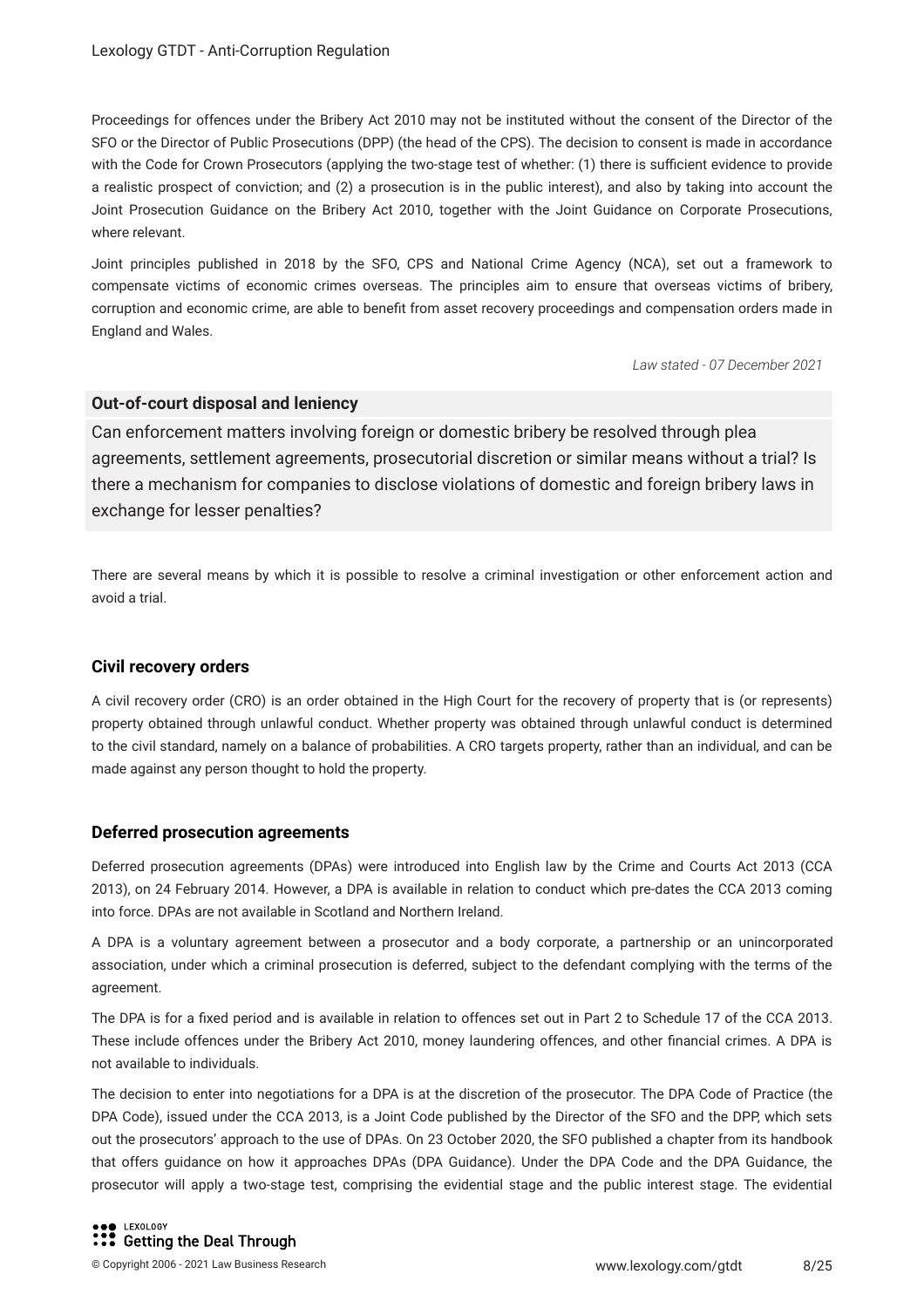stage requires there to be sufficient evidence to provide a realistic prospect of conviction. Under the public interest stage, the prosecutor must be satisfed that the public interest would properly be met by entering into a DPA with the company instead of proceeding to prosecution. The public interest stage requires a balancing of the factors for and against a prosecution. Each case is dealt with on its own facts.

In addition to public interest factors in the DPA Code, the DPA Guidance also lists relevant public interest factors in favour of prosecuting. These include:

- a history of similar conduct or prior regulatory or criminal enforcement action;
- the conduct alleged is part of the established business practices of the company;
- the offence was committed at a time when the company had no or an ineffective corporate compliance programme and it has not been able to demonstrate a signifcant improvement in the programme since then;
- the company had previously received a warning, sanctions or criminal charges, but had failed to take adequate action to prevent future unlawful conduct;
- failure to notify the wrongdoing within a reasonable time of the offending coming to light;
- reporting the wrongdoing but failing to verify it, or reporting it, knowing or believing it to be inaccurate, misleading or incomplete; and
- signifcant level of harm caused directly or indirectly to the victims of the wrongdoing or a substantial adverse impact to the integrity or confdence of markets, local or national governments.

Additional public interest factors against prosecution, identifed in the DPA Guidance, include:

- cooperation;
- a lack of history of similar conduct;
- the existence of a proactive corporate compliance programme, at the time of the offending and at the time of reporting;
- the offending represents isolated actions by individuals, for example, a rogue director;
- the offending is not recent and the company in its current form is effectively a different entity from that which committed the offences;
- a conviction is likely to have disproportionate consequences for the company; and
- a conviction is likely to have collateral effects on the public, the company's employees and shareholders or the company or institutional pension holders.

In August 2019, the SFO published guidance on how it assesses corporate cooperation in an investigation (the Cooperation Guidance). The Co-operation Guidance emphasises the signifcance of cooperation to the decision of whether a DPA is appropriate. Through its Co-operation Guidance, the SFO has expressed a willingness to challenge claims of legal professional privilege, which prevent certain material, such as witness accounts, from disclosure and, therefore, affects the SFO's ability to evaluate the level of cooperation given. The decision of a company to self-report is an important one and may depend on a risk-beneft analysis. The Co-operation Guidance makes clear that, even where a company has self-reported or cooperated, it is not guarantee of a particular disposal, such as a DPA. Companies considering self-reporting should seek legal advice on the potential consequences, as well as the process.

In January 2020, the SFO published guidance on how it evaluates a compliance programme and the relevance of its assessment. The SFO will consider a compliance programme at the time of the offending, in its current state, and how it might change going forward. These considerations feed into the SFO's decision on whether to invite a company to enter into DPA negotiations.

Once negotiations for a DPA have begun, under the CCA 2013, the prosecutor must apply to the Crown Court for a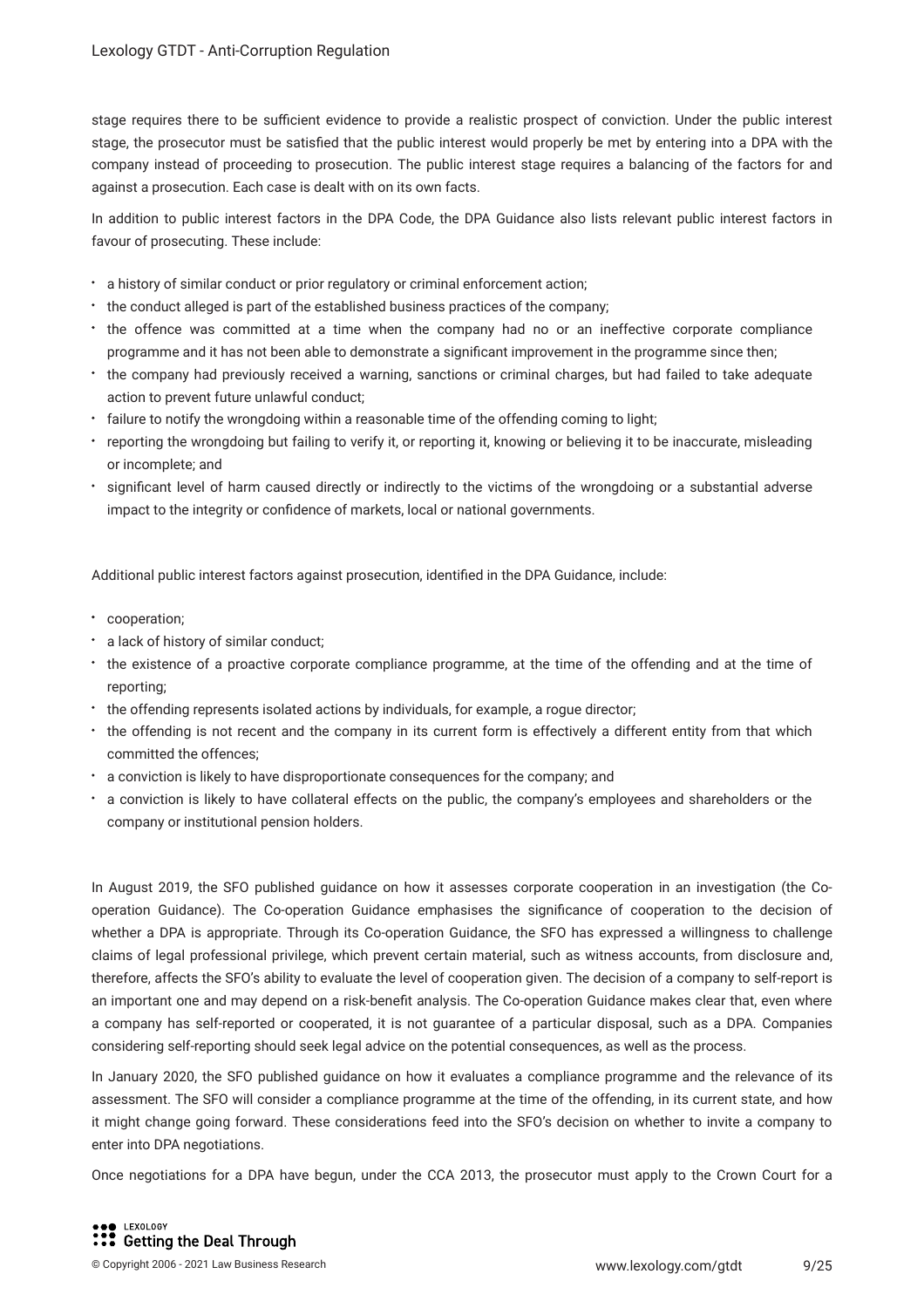declaration that the DPA is likely to be in the interests of justice and the terms of the DPA are fair, reasonable and proportionate. The terms of a DPA are the result of negotiation between the parties to the agreement. However, once agreed, the proposed DPA must be brought before the Crown Court for judicial approval. Once the DPA is approved, the judge must make the declaration in open court and give reasons for the approval. The terms of a DPA may include the payment of a penalty, payment of costs, the disgorgement of profts and the implementation of training and compliance programmes and monitoring.

The DPA process requires the prosecution to prefer an indictment, charging the corporate with the alleged offences. The proceedings are automatically suspended where a DPA has been approved. A DPA must contain a statement of facts, relating to the alleged offences, and such statement may include admissions made by the corporate.

The fnancial penalty under a DPA is likely to be broadly comparable to a fne the court would have imposed following a guilty plea. This enables the parties and the Court to have regard to sentencing guidelines. Organisations entering into a DPA can expect a reduction of one-third of the penalty or, as has occurred in the DPAs with Sarclad Ltd and Rolls-Royce , a greater reduction in penalty, to refect the companies' exceptional cooperation with the SFO investigation.

#### **Individuals**

DPAs are not available to individuals. A common term of a DPA is that the company must cooperate with the SFO in its continued investigation into the offending. The cooperation is expected to provide the SFO with material and assistance above and beyond what the law requires, with the objective of prosecuting individuals. Unfortunately, in every case where a DPA has been agreed, the SFO has failed to successfully prosecute any individuals for offences arising out of the conduct forming the subject matter of the DPA. This has highlighted the potential unfairness of DPAs. The process of negotiating a DPA invariably involves the identifcation of individuals, usually former senior executives, in the formal DPA documents. These individuals may subsequently be acquitted of any criminal conduct. Notwithstanding an acquittal, the DPA process may permit the publication of the DPA, the statement of facts and the fnal judgment, in which the acquitted individuals are identifed as having engaged in criminal conduct. This occurred in the Sarclad, Tesco and Güralp Systems DPAs. The acquitted individuals have no recourse for correcting or expunging their names from the DPA. At the end of 2020 the SFO published a chapter on DPAs forming part of its Operational Handbook. This guidance states that the SFO must give consideration to 'the necessity for and impact of the identities of third parties being published' (including data protection and human rights considerations). It also states that anonymisation of third parties may be appropriate prior to publication.

*Law stated - 07 December 2021*

#### **FOREIGN BRIBERY**

#### **Legal framework**

Describe the elements of the law prohibiting bribery of a foreign public official.

It is an offence under section 6 of the Bribery Act 2010 to bribe a foreign public official with the intention to influence that official in his or her capacity as a foreign public official. 'Influence' in this capacity means influencing him or her in the performance of his functions as a foreign public official. Corrupt intent is not required. However, there must be an intention to obtain or retain a business or other advantage in the conduct of business (section 6(2)). The requirement to prove an intention to obtain and retain business can present some difculty, particularly in light of the Bribery Act Guidance, which recognises that, in seeking tenders for publicly funded contracts, governments often permit or require those tendering to offer some kind of additional investment in the local economy. Where this is set out in 'written law', the 'additional investment' falls outside the scope of the section 6 offence (paragraph 25 of the Bribery Act Guidance).

A bribe has taken place if and only if: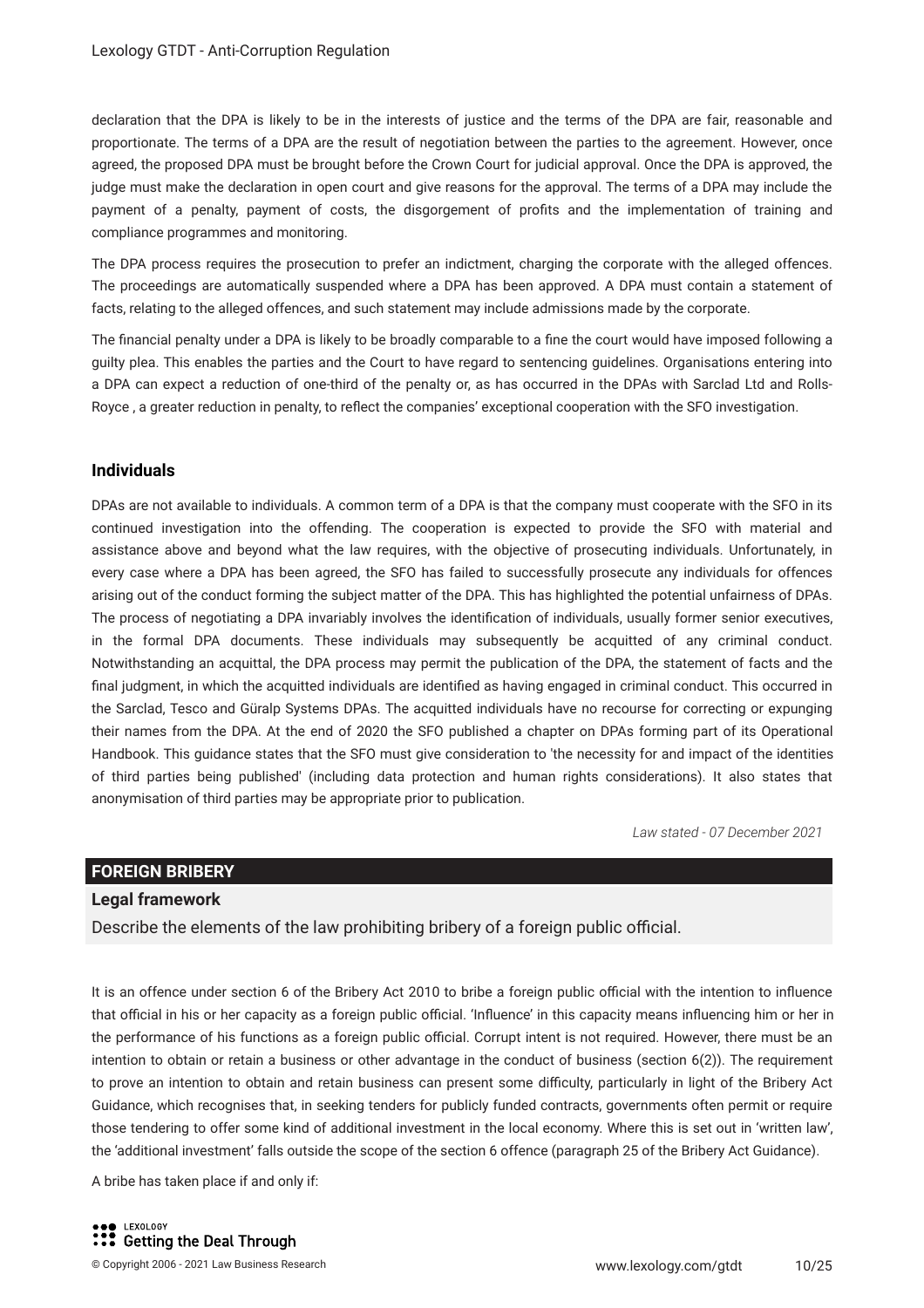- the defendant directly, or through a third party, offers, promises or gives any fnancial or other advantage to the public official or to another person at the official's request or acquiescence;
- the advantage is given or promised with the intention of infuencing the person to obtain or retain business or an advantage in the conduct of business; and
- the public official is not permitted or required by the written law applicable to him or her to be influenced in his or her capacity as a foreign public official by the offer, promise or gift.

An offence under section 6 is committed if any part of the conduct, forming part of the offence, takes place in the UK or where no part of the conduct takes place in the UK, but would form part of an offence under section 6 if it occurred in the UK and the offender has a close connection with the UK. Those with a 'close connection' with the UK include:

- British citizens and British overseas nationals and citizens;
- an individual ordinarily resident in the UK; and
- a body incorporated in the UK.

The section 6 offence of bribing a foreign public official does not encompass the receipt of a bribe. It is only concerned with the offer, promise or giving of a fnancial or other advantage. The offence of being bribed is to be found in section 2 of the Bribery Act 2010.

In addition, under section 7, a company may face prosecution in the UK for failing to prevent bribery of a public official, regardless of whether the conduct forming the offence, or part of the offence, takes place in the UK or elsewhere. Under section 7, the sole jurisdictional requirement is that the accused company is incorporated in the UK or carries on part of its business in the UK.

The offence of bribing another person in section 1 of the Bribery Act 2010, and the offence of receiving a bribe under section 2 of the Bribery Act 2010, applies to both the public and private sector and may be used where, for example, it is unclear whether the person being bribed is a public official. It is worth noting that there are differences between sections 1 and 2, and section 6. The Bribery Act Guidance highlights that unlike section 6, section 1 (and by analogy, section 2) requires proof of an intention for the advantage to induce the improper performance of a function or as a reward for the improper performance of such function. The offence under section 6 requires an intention to infuence the public official to obtain or retain business or an advantage in the conduct of business.

*Law stated - 07 December 2021*

#### **Definition of a foreign public official**

How does your law define a foreign public official, and does that definition include employees of state-owned or state-controlled companies?

Under section 6(5) of the Bribery Act 2010, a 'foreign public official' is a person who, outside of the UK, holds a legislative, administrative or judicial position (whether appointed or elected), exercises a public function, or is an official or agent of a public international organisation.

A 'public international organisation' is defned in section 6(6) as an organisation whose members are:

- countries or territories;
- governments of countries or territories;
- other public international organisations; and

LEXOLOGY **S** Getting the Deal Through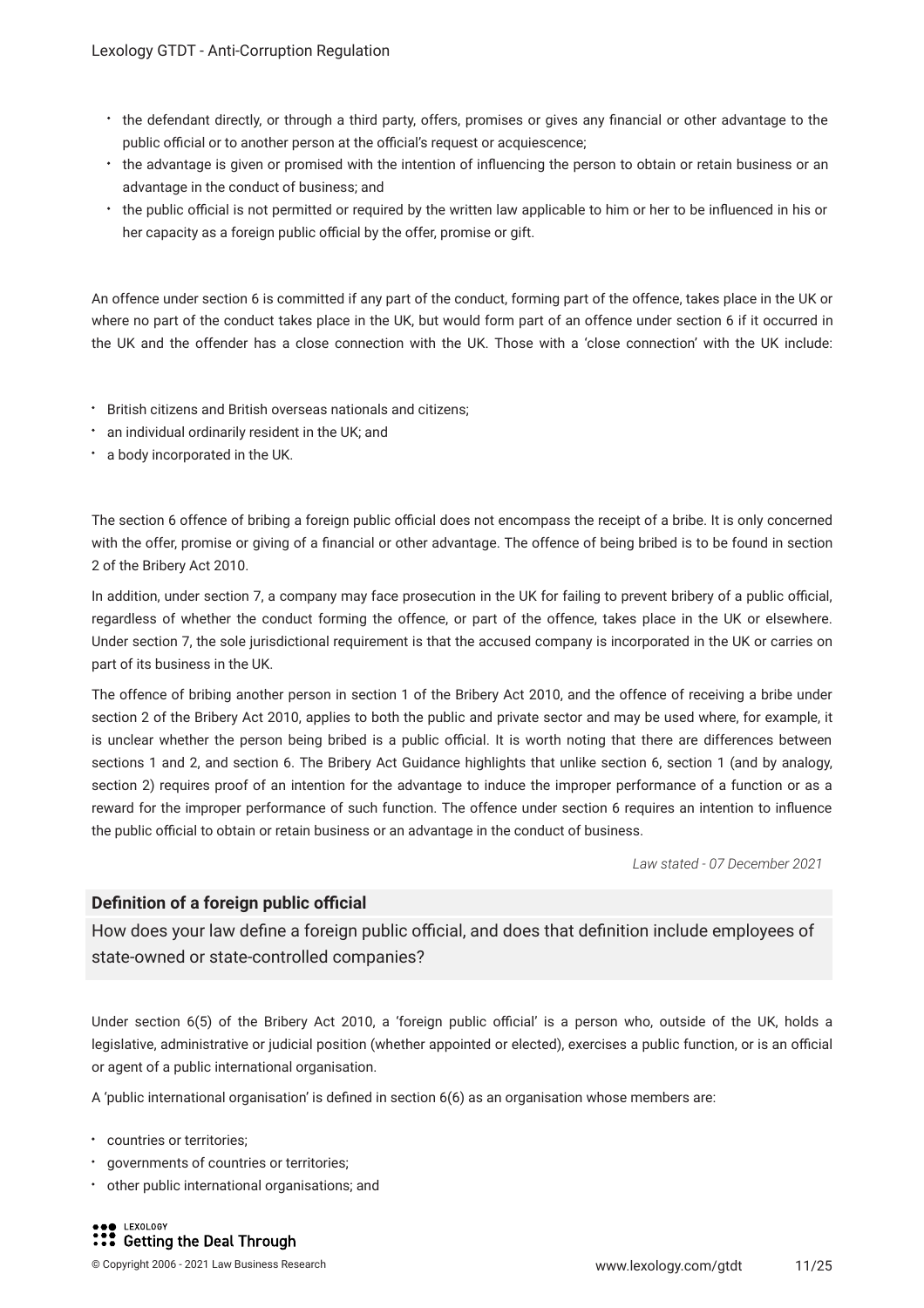a mixture of any of the above.

#### **Gifts, travel and entertainment**

To what extent do your anti-bribery laws restrict providing foreign officials with gifts, travel expenses, meals or entertainment?

There is no legislation specifcally dealing with gifts, travel expenses, meals or entertainment. The Bribery Act: Joint Prosecution Guidance of the Director of the Serious Fraud Office (SFO) and the DPP (the Joint Guidance), published on 30 March 2011, recognises that hospitality and promotional expenditure that is reasonable, proportionate and made in good faith is an established and important part of doing business and the Bribery Act 2010 does not seek to penalise this activity. However, hospitality and promotional expenditure may amount to an offence under the Bribery Act 2010, provided the elements of the relevant offence are satisfed.

*Law stated - 07 December 2021*

#### **Facilitating payments**

Do the laws and regulations permit facilitating or 'grease' payments to foreign officials?

Facilitation or 'grease' payments would fall foul of section 6 of the Bribery Act 2010, as well as the old law. English law, including the Bribery Act 2010, draws no distinction between a bribe and a facilitation payment.

*Law stated - 07 December 2021*

#### **Payments through intermediaries or third parties**

In what circumstances do the laws prohibit payments through intermediaries or third parties to foreign public officials?

It is irrelevant, in respect of an offence of bribery under section 1 of the Bribery Act 2010, whether the bribe was offered, promised or given by the defendant directly or through a third party. Similarly, in respect of an offence under section 6 (bribery of foreign public officials), the circumstances in which an offence is committed include where the bribe is offered, promised or given directly by the defendant or through a third party, and where the bribe is offered, promised or given to another person at the request of the foreign public official or with his or her acquiescence.

A corporate body may be held criminally liable for bribery committed by an 'associated person' (which could include an intermediary or a third party) through the offence of failure to prevent bribery under section 7 of the Bribery Act 2010.

*Law stated - 07 December 2021*

#### **Individual and corporate liability**

Can both individuals and companies be held liable for bribery of a foreign official?

Yes. Individuals can be held liable for bribery of a foreign public official under sections 1, 2 and 6 of the Bribery Act 2010.

Under section 14 of the Bribery Act 2010, bribery offences under section 1, 2 and 6 of the Bribery Act 2010 may be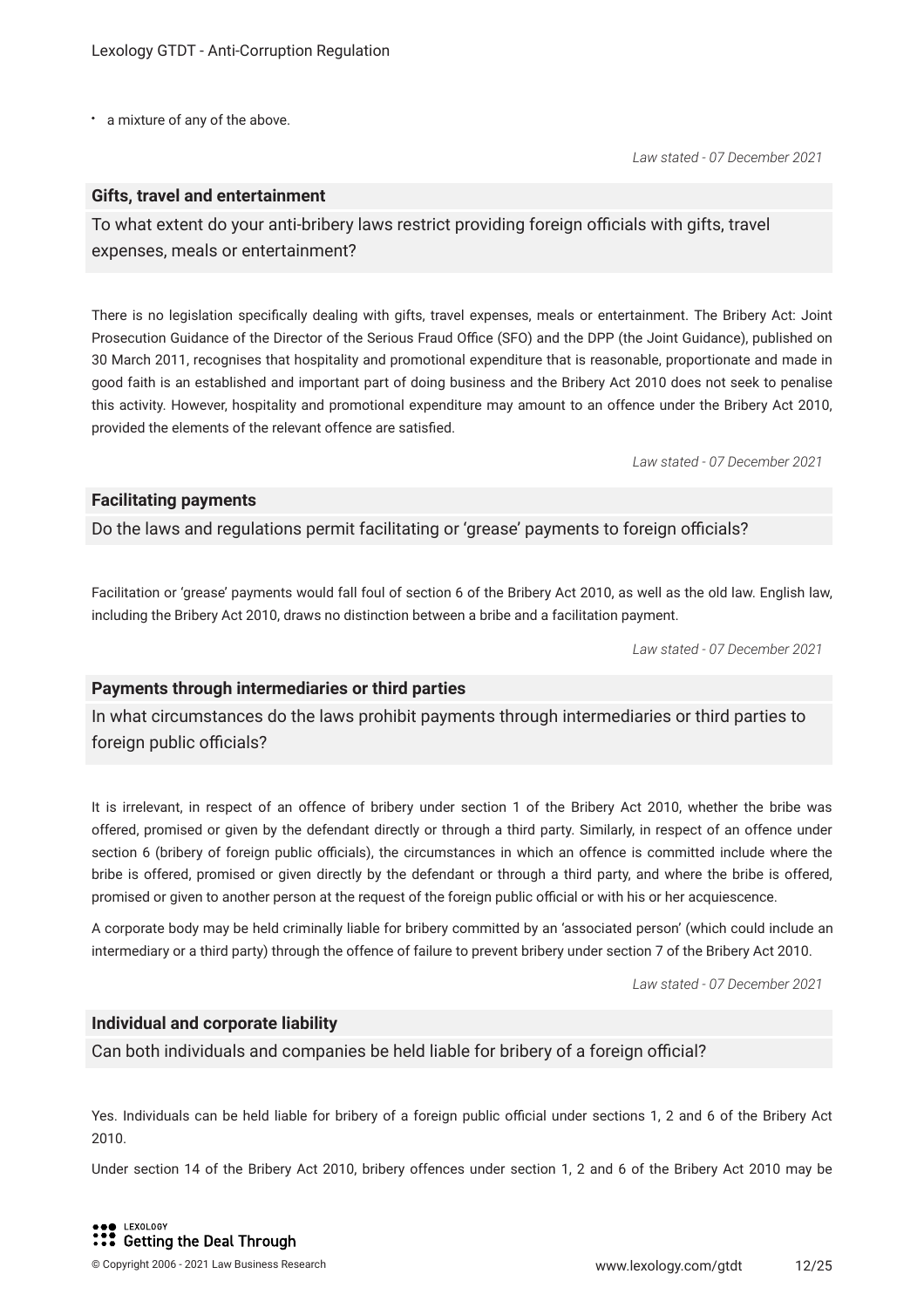committed by a body corporate, where the offence is proved to have been committed with the consent or connivance of a senior officer of the body corporate or a person purporting to act in such capacity. In these circumstances, both the senior officer, as well as the body corporate, is quilty of the offence, unless the senior officer does not have a close connection with the UK. 'Close connection' with the UK is defned in section 12(4) of the Bribery Act 2010.

In addition, under section 7 of the Bribery Act 2010, a commercial organisation can be held strictly liable for failure to prevent bribery. The offence is committed by a relevant commercial organisation where an 'associated person' bribes another person, intending to obtain or retain business for the commercial organisation, or intending to obtain or retain an advantage in the conduct of business for the organisation. The bribery must constitute an offence under sections 1 or 6 of the Bribery Act 2010.

An 'associated person' is defned in section 8 of the Bribery Act 2010 as a person who performs services for on behalf of the commercial organisation and includes employees, agents and subsidiaries. Where the person is an employee, there is a rebuttable presumption that he or she is an associated person.

The only defence available for the commercial organisation is to prove that it had in place 'adequate procedures' designed to prevent bribery.

*Law stated - 07 December 2021*

#### **Private commercial bribery**

To what extent do your foreign anti-bribery laws also prohibit private commercial bribery?

The offences under section 1, 2 and 14 of the Bribery Act 2010 apply to private and public sector bribery. Similarly, the section 7, failure to prevent bribery, offence also applies to bribery by associated persons in the private sector.

*Law stated - 07 December 2021*

#### **Defences**

What defences and exemptions are available to those accused of foreign bribery violations?

There are limited defences available to those accused of foreign bribery offences. The Bribery Act Guidance recognises that there may be circumstances in which an individual is left with no alternative but to make payments to protect against loss of life, limb or liberty. In those circumstances, the common law defence of duress is likely to be available.

#### **Section 6 offence (bribery of foreign public officials)**

Under section  $6(3)(b)$  of the Bribery Act 2010, for the offence to be complete, the foreign public official must be neither permitted nor required by the written law applicable to him to be influenced in his capacity as a public official by the offer, promise or gift. A mistaken belief that the public official was so permitted or required is not a defence.

#### **Section 7 commercial organisational offence (failure to prevent bribery)**

It is a defence for the commercial organisation to prove that it had in place adequate procedures, designed to prevent such conduct by associated persons. It is for the organisation to establish, on a balance of probabilities, that it had adequate procedures in place.

The Bribery Act Guidance sets out six key principles for commercial organisations wishing to prevent bribery being committed on their behalf by associated persons: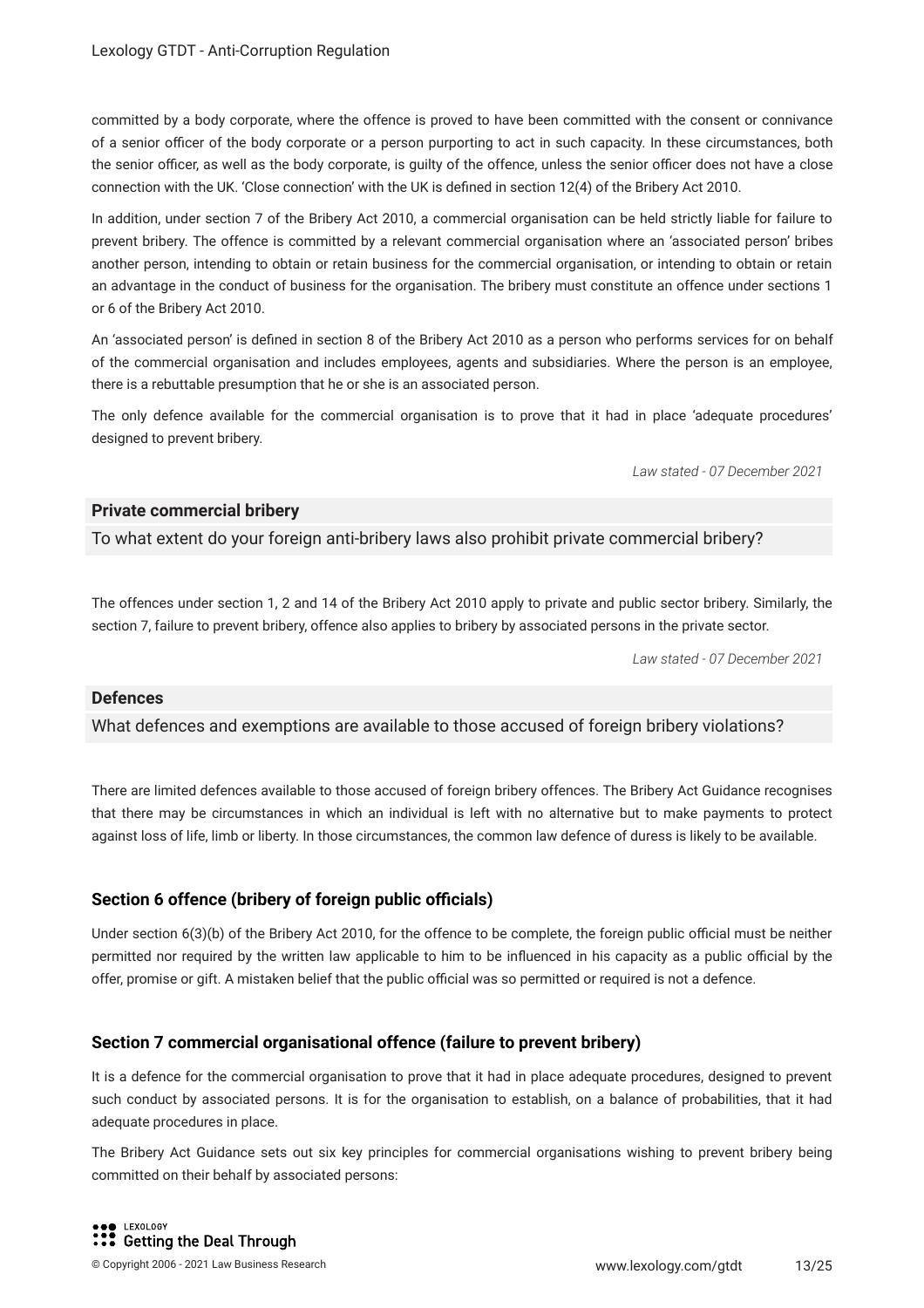- 1. Proportionate procedures. The procedures should be proportionate to the risk faced and to the nature, scale and complexity of the commercial organisation's activities. Procedures must be clear, practical, accessible, effectively implemented and enforced.
- 2. Top-level commitment. The top-level management must be committed to preventing bribery by persons associated with the organisation and should foster a culture within the organisation in which bribery is never acceptable.
- 3. Risk assessment. This involves an assessment of the nature and extent of the exposure to potential external and internal risks of bribery on the organisation's behalf. The assessment should be periodic, informed and documented.
- 4. Due diligence. The application of due diligence procedures, taking a proportionate and risk-based approach, in respect of associated persons in order to mitigate identifed bribery risks.
- 5. Communication (including training). This involves seeking to ensure that the bribery prevention policies and procedures are embedded and understood throughout the organisation through internal and external communication, including training, that is proportionate to the risks faced.
- 6. Monitoring and review. The risks and procedures should be regularly monitored and reviewed, and improvements made where necessary.

Section 13 of the Bribery Act 2010 provides a defence to an offence under section 1 and 2 of the Bribery Act 2010, where the defendant proves his or her conduct was necessary for the proper exercise of any function of an intelligence service, or the proper exercise of any function of the armed forces when engaged on active service. The defence does not apply to an offence under section 6 of the Bribery Act 2010.

*Law stated - 07 December 2021*

#### **Agency enforcement**

What government agencies enforce the foreign bribery laws and regulations?

The SFO's remit is to investigate and prosecute serious or complex fraud, including domestic or overseas bribery or corruption:

- that undermines UK plc commercial or public interests;
- where the actual or potential fnancial loss is high;
- where the potential economic harm is signifcant; and
- where there is a signifcant public interest.

The CPS may also prosecute offences involving bribery and corruption, but the SFO is the primary agency engaged in such prosecutions.

The NCA leads UK law enforcement's response to bribery, corruption and sanctions evasion. It provides intelligence support and specialist operational capability. The work of the NCA extends to corruption overseas and it engages with foreign law enforcement agencies. The International Corruption Unit (ICU) within the NCA investigates international bribery, corruption and related money-laundering offences. The ICU traces and recovers the proceeds of international corruption. Its key role is to investigate:

- \* money laundering in the UK resulting from corruption of high-ranking officials overseas;
- bribery involving UK-based companies or nationals that has an international element; and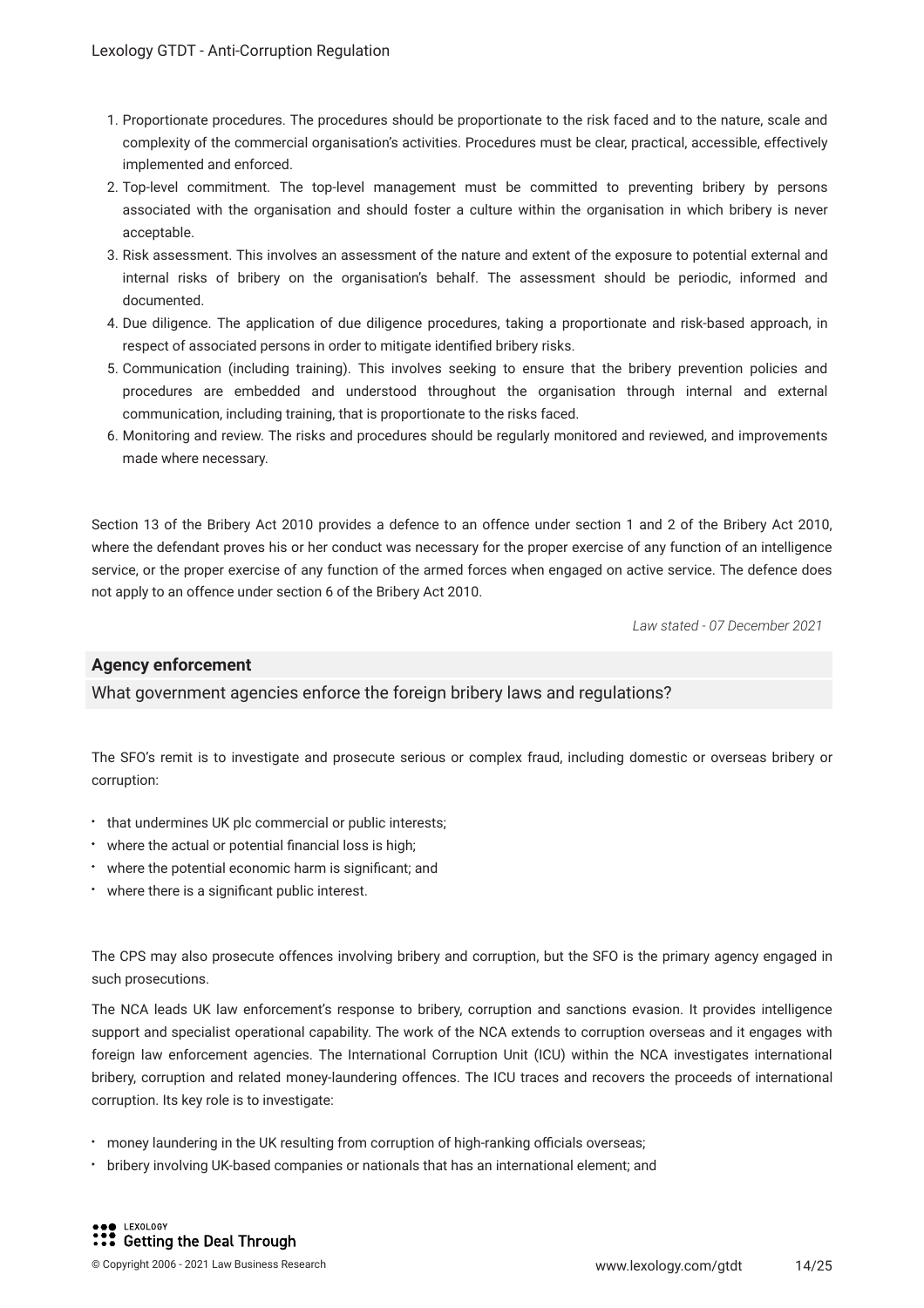cross-border bribery where there is a link to the UK.

The Financial Conduct Authority (FCA) is a regulatory body responsible for regulating fnancial services frms and fnancial markets in the UK, and the prudential supervisor. Although it does not prosecute matters under the Bribery Act 2010, any conduct by a regulated frm relating to bribery or corruption risks may also constitute a breach of the rules or principles of the FCA Handbook. Under Principle 11 of the FCA Handbook, a frm must deal with its regulator in an open and cooperative way, and must disclose to the appropriate regulator anything relating to the frm, of which that regulator would reasonably expect notice. Accordingly, a regulated frm may be required under Principle 11 to report conduct involving bribery or corruption to the regulator.

*Law stated - 07 December 2021*

#### **Patterns in enforcement**

Describe any recent shifts in the patterns of enforcement of the foreign bribery rules.

In recent years, one of the most noteworthy shifts in the patterns of enforcement is the use of DPAs to resolve a criminal investigation into a body corporate. From the point of view of the SFO, a DPA can result in very large penalties and the recovery of prosecution costs. A DPA also avoids the uncertainty of a criminal trial, which is costly and risky for both the SFO and the corporate defendant.

For the SFO, DPAs are a success. However, the continued investigations into individuals who may have been involved in unlawful conduct forming the basis of a DPA, have not yet resulted in any convictions. Nevertheless, there is every indication that the SFO intends to continue, and increase, its use of DPAs.

The increased cooperation between prosecutors in different jurisdictions has been clear. This is likely to expand further as more jurisdictions introduce DPAs in some form. The recent Airbus DPA is a good example of this. It resulted in a global settlement in which the company entered into DPAs in the USA and the UK, and a CJIP in France. The prosecutors in each jurisdiction coordinated and agreed which jurisdictions each would investigate.

The Criminal Finances Act 2017 (the CFA), which was designed 'to make the UK a more hostile place for those seeking to move, hide or use the proceeds of crime or corruption', came into force on 27 April 2017. The CFA introduced unexplained wealth orders (UWOs), which have been available to law enforcement since 31 January 2018. A UWO is an investigative tool, requiring a person holding certain property to provide relevant information, including details of his or her interest in the property, and how he or she acquired, and paid for it. A UWO can be made in respect of any property, located anywhere in the world, that is held by a politically exposed person (PEP) from outside the European Economic Area, or a person reasonably suspected of past or present involvement in serious crime or of being connected to such a person. There is no requirement for suspicion in relation to criminality regarding a PEP. The property in question must have a value of at least £50,000. Failure to comply with a UWO results in a presumption that the property in question is recoverable, as it was obtained through unlawful conduct.

*Law stated - 07 December 2021*

#### **Prosecution of foreign companies**

In what circumstances can foreign companies be prosecuted for foreign bribery?

Under the Bribery Act 2010, a foreign company which carries on a business or part of a business in any part of the UK is a 'relevant organisation' for the purpose of section 7 of the Bribery Act 2010. As such, a foreign company may be prosecuted for the section 7 offence of failure to prevent bribery even where none of the associated person's relevant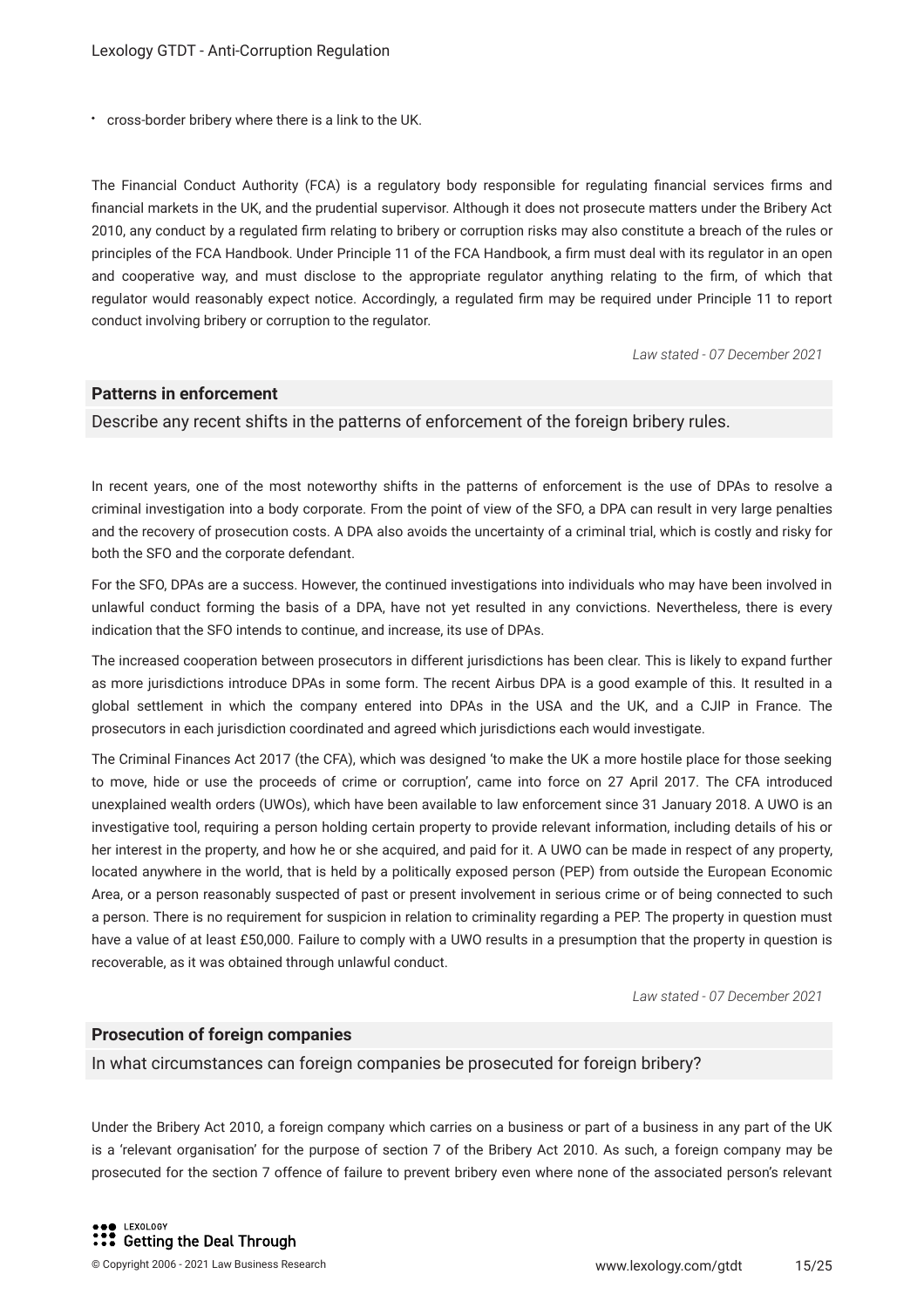conduct occurs in the UK (section 7(5)(b) and (d), and section 12(5) of the Bribery Act 2010).

*Law stated - 07 December 2021*

#### **Sanctions**

#### What are the sanctions for individuals and companies violating the foreign bribery rules?

Offences under section 1, 2 and 6 of the Bribery Act 2010 carry a maximum penalty of 10 years imprisonment for an individual. The individual may also be required to pay a fnancial penalty. In relation to a body corporate, the court may impose an unlimited fine. The fine imposed is based on:

- an assessment of the gross proft from the advantage obtained, retained or sought as a result of the bribery offence ('the harm'); and
- multiplying the harm figure by reference to a determined level of culpability.

Conviction of an offence under the Bribery Act 2010 may also be subject to confscation or a civil recovery order under Proceeds of Crime Act 2002. Non-payment of any confscation can result in a custodial sentence.

The fnancial penalty under a DPA is likely to be broadly comparable to a fne the court would have imposed following a guilty plea.

A conviction for an offence under section 1, 2 or 6 of the Bribery Act 2010 will result in the mandatory debarment for up to fve years. The debarment prevents a company from entering into public contracts as a provider, supplier or contractor.

The EU's 2014 Public Procurement Directive amended the regulations, and clarifed that an offence under section 7 does not trigger mandatory debarment. However, a conviction under section 7 offence could attract discretionary debarment of three years, which could have a signifcant impact on a company.

*Law stated - 07 December 2021*

#### **Recent decisions and investigations**

Identify and summarise recent landmark decisions or investigations involving foreign bribery.

#### **DPAs**

There have been 12 DPAs since their introduction in 2014. Of these, nine have involved offences involving bribery and corruption. DPAs of particular note are:

- Rolls-Royce plc in January 2017, Rolls-Royce entered into a DPA in relation to two counts of failure to prevent bribery (section 7 offence). It paid a fne of £497 million. Rolls-Royce achieved this DPA without self-reporting, although the court found that Rolls Royce's level of cooperation with the SFO was tantamount to self-reporting. To date, no individuals have been charged with any offences arising out of the conduct forming the subject matter of the DPA.
- Airbus SE in January 2020, Airbus entered into a three-year DPA with the SFO, as part of a global settlement involving the Parquet National Financier in France and the US Department of Justice. The total penalty imposed was €3.6 billion. This was the largest penalty imposed under a DPA. The DPA agreed with the SFO involved the payment of a fne of €398,034,571, disgorgement of profts of €585,939,740 and the payment of costs in the sum of €6.9 million. The sums paid by Airbus, under its DPA with the SFO, exceeds the total sum paid in all preceding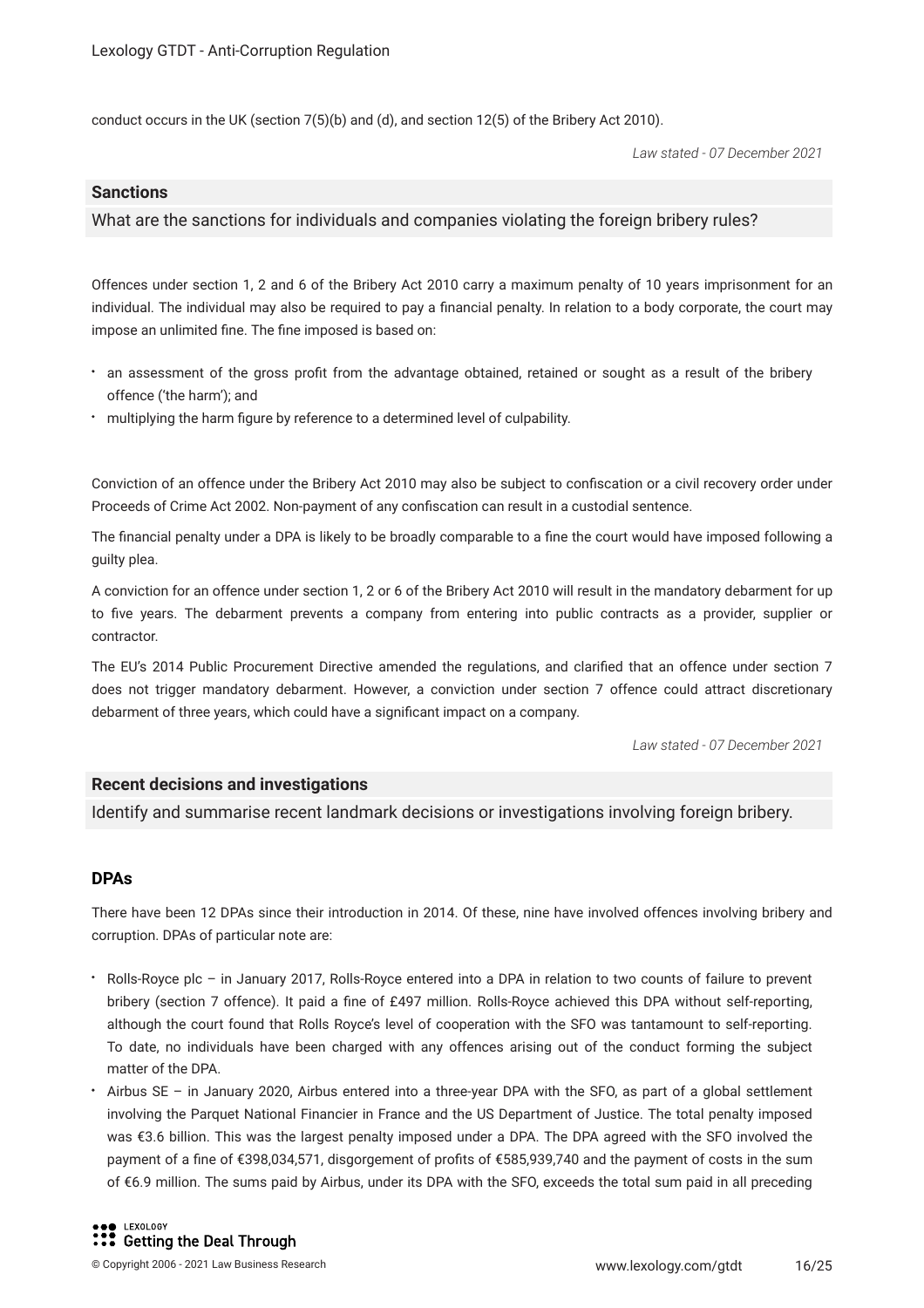DPAs. The SFO has not yet announced any charges against individuals arising out of the conduct forming the subject matter of the DPA.

#### **Privilege**

The SFO has made clear that it is willing to challenge cases where it disputes a claim of legal professional privilege (LPP), particularly in the context of an internal investigation. This has been subject to litigation in the case of SFO v Eurasian Natural Resources Corporation Ltd (ENRC) [2018] EWCA Civ 2006. The SFO issued ENRC with a compulsory notice requiring the production of a number of documents, including notes of interviews conducted with ENRC employees as part of an internal investigation and presentations to the board and governance committee about the findings of ENRC's investigation. ENRC claimed that the material sought was subject to LPP. At first instance, in the High Court, the SFO argued successfully that the material was not privileged. However, on appeal, the Court of Appeal held that litigation privilege applied from the point at which ENRC engaged lawyers to conduct an internal investigation, which was some time before the SFO opened its investigation. On the evidence, comments made by the SFO, and its interactions with ENRC, made it clear that criminal proceedings were possible, if not likely, unless the matter was settled, and therefore were within reasonable contemplation. The court stated that it is:

Obviously in the public interest that companies should be prepared to investigate allegations from whistle blowers or investigative journalists, prior to going to a prosecutor such as the SFO, without losing the beneft of legal professional privilege for the work product and consequences of their investigation.

The SFO's Corporate Co-operation Guidance, published in August 2019, reiterates the SFO's willingness to challenge an assertion of LPP, particularly in relation to first accounts, internal investigations, interviews or other documents.

#### **Section 2 notices – extraterritoriality**

Under section 2(3) of the Criminal Justice Act 1987, the Director of the SFO has the power to compel any individual or entity to provide information or documentation, which is believed to be relevant to a matter under investigation. Whether this power extends to material held outside the United Kingdom was raised in a recent case, KBR v SFO [2018] EWHC 2010 (Admin). In that case, a section 2 notice was issued to KBR Inc, the parent company of the UK subsidiary under investigation (KBR Ltd), to provide documents held outside of England and Wales, but which the SFO felt were potentially relevant to their investigation of KBR Ltd.

The High Court confrmed that section 2 notices must have an element of extraterritorial application, stating that it was 'scarcely credible that a UK company could resist an otherwise lawful s.2(3) notice on the ground that the documents in question were held on a server out of the jurisdiction'. UK companies are therefore required, upon receipt of a section 2 notice, to furnish the SFO with relevant material that they hold both domestically and overseas, unless they have a reasonable excuse for failing to comply.

As for whether KBR Inc (as a foreign parent company) was obliged to provide the SFO with documents held overseas, the High Court held that there was a clear public interest in the extraterritorial ambit of section 2(3). It held that section 2(3) should extend to foreign companies in respect of documents held outside the jurisdiction, ' when there is a sufficient connection between the company and jurisdiction'; language that does not appear in the legislation.

The mere fact that KBR Inc was the parent of KBR Ltd did not amount to a 'sufficient connection', nor was the fact that KBR Inc had cooperated to a degree with the SFO's request for documents. However, among other things, the SFO's investigation had revealed a purported link between KBR Inc and the method of making the alleged corrupt payments,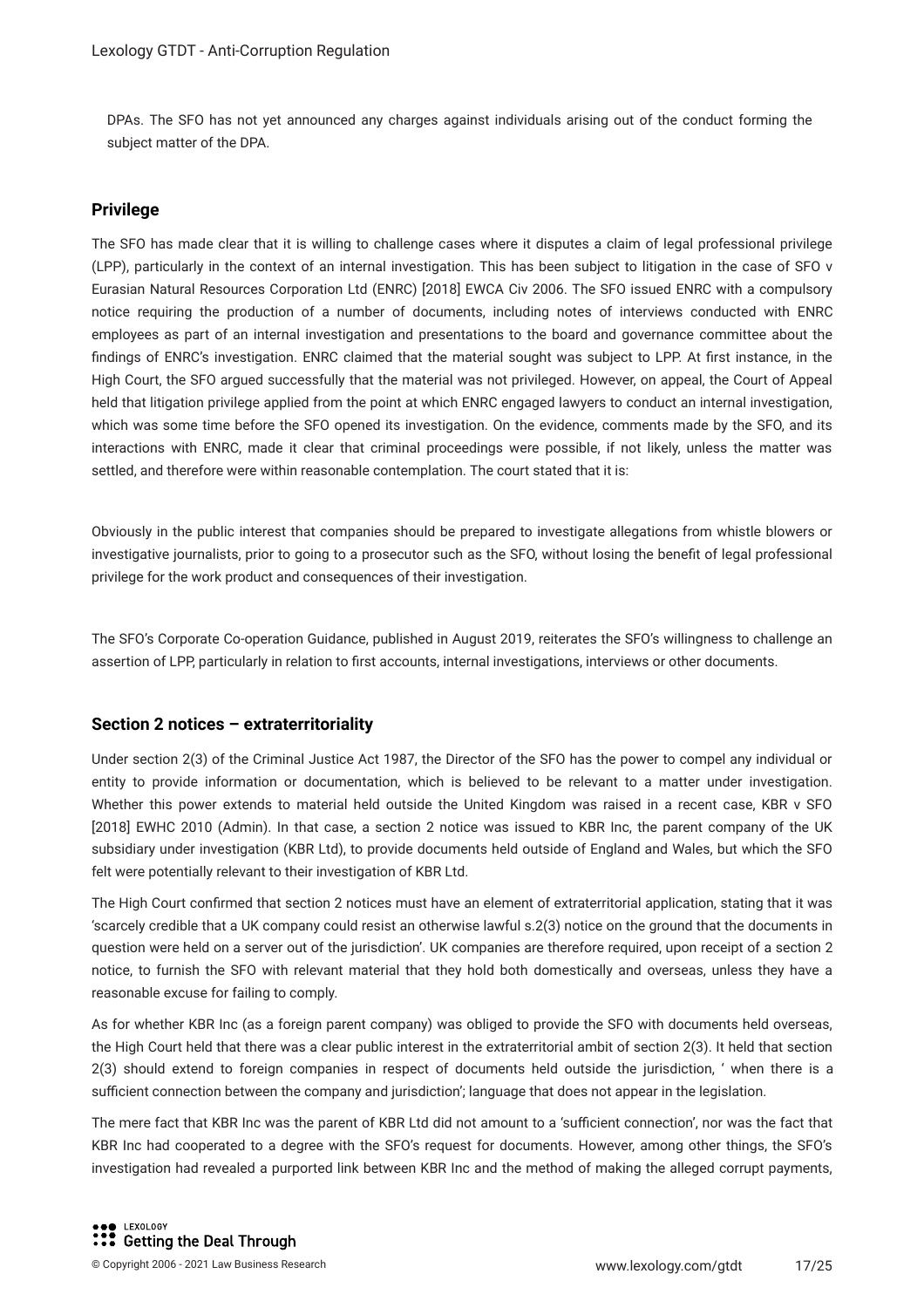and the High Court held that this was a 'sufficient connection'. The Supreme Court handed down its judgment in February 2021, overturning the High Court's decision. It held that it was not Parliament's intention for the Criminal Justice Act 1987 to give the SFO the power to compel a non-UK company (with no registered UK address) to produce documents held in the US. Other tools such as mutual legal assistance were available to assist with such a request and to facilitate international investigations. The Supreme Court held that implying a 'sufficient connection' test into the legislation (in order to require a non-UK company to produce documents outside the UK) would be inconsistent with the intention of Parliament and 'involve illegitimately rewriting the statute". At its core the Supreme Court's judgment refects the fact that UK legislation is generally not intended to have extra-territorial effect.

*Law stated - 07 December 2021*

#### **FINANCIAL RECORD-KEEPING AND REPORTING**

#### **Laws and regulations**

What legal rules require accurate corporate books and records, effective internal company controls, periodic fnancial statements or external auditing?

The fnancial reporting and accounting rules applicable to private and limited companies in the UK are set out in the Companies Act 2006. Since April 2016, UK companies have been required to publish a central and publicly accessible register of benefcial ownership (known as 'persons with signifcant control'). The Companies Act also contains provisions requiring certain overseas companies, with a presence in the UK, to fle copies of accounting documents disclosed under the law of the parent.

The People with Signifcant Control (PSC) register requires UK companies (except listed companies) and limited liability partnerships (LLPs) to declare information about the individuals who own or control them, including their name, month and year of birth, nationality, and details of their interest in the company. A PSC is someone who holds more than 25 per cent of shares or voting rights in a company and has the right to appoint or remove the majority of the board of directors or otherwise exercises signifcant infuence or control.

Regulated business are under an obligation to keep certain documents for a period of fve years from the date on which a business knows or has reasonable grounds to believe that a transaction is complete or a business relationship has come to an end. Once the period has expired, all personal data obtained for the purpose of the regulations must be deleted, except in certain limited circumstances.

*Law stated - 07 December 2021*

#### **Disclosure of violations or irregularities**

To what extent must companies disclose violations of anti-bribery laws or associated accounting irregularities?

There is no general legal requirement for a company to disclose conduct violating anti-bribery laws. However, since the introduction of deferred prosecution agreements (DPAs), the emphasis on self-reporting has grown and self-reporting is taken into account when considering whether a company should be invited to enter DPA negotiations. In addition, there are a number of reporting requirements in relation to money laundering under the Proceeds of Crime Act 2002, which may be engaged by an underlying bribery offence.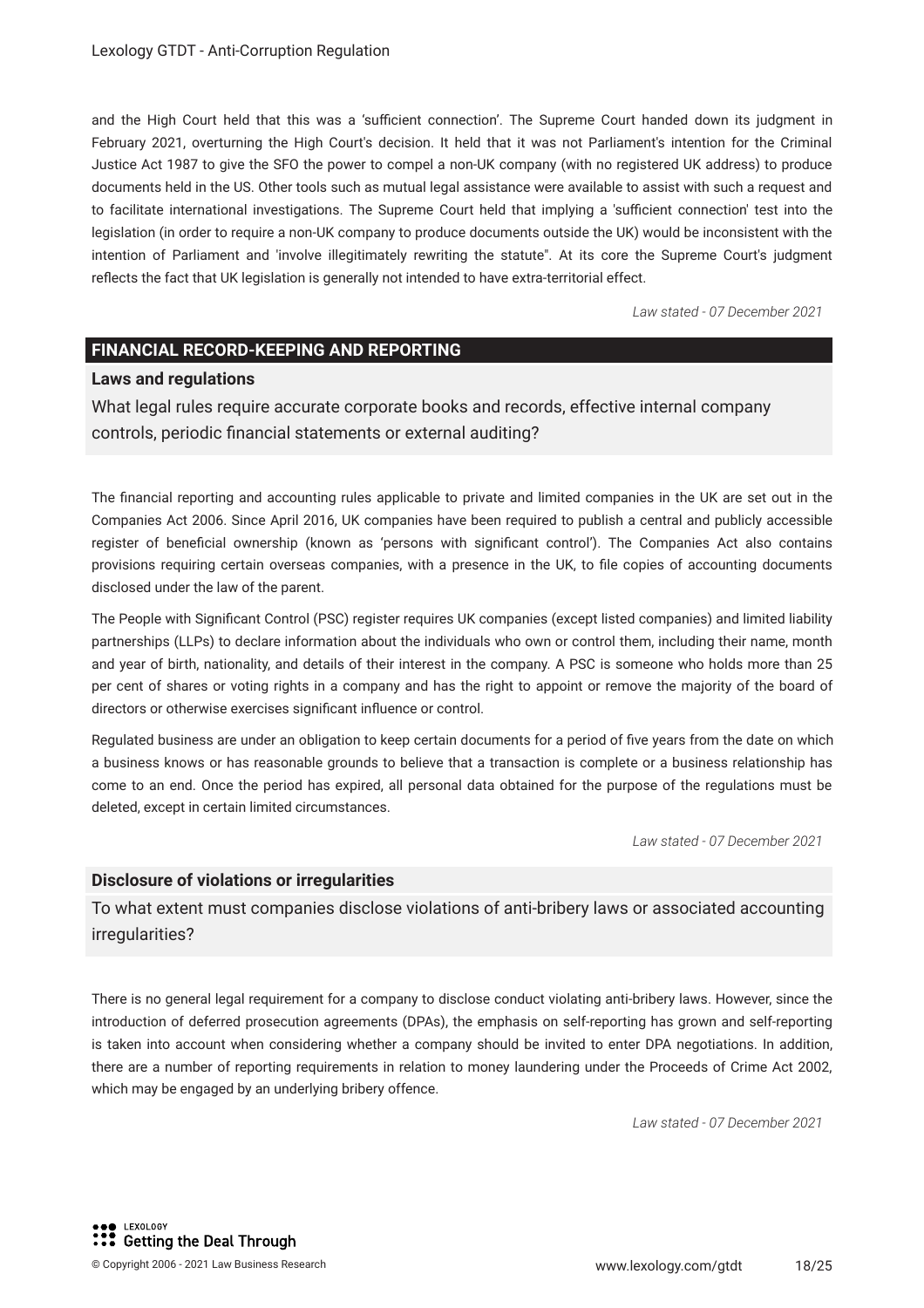#### **Prosecution under fnancial record-keeping legislation**

Are such laws used to prosecute domestic or foreign bribery?

Laws in relation to record-keeping are not, in themselves, used to prosecute domestic or foreign bribery. In general terms, failure to comply with record-keeping requirements amounts to an offence in itself, but it is possible for the failure to be relied on to establish some form of wrongdoing, or even to provide support for allegations of bribery.

*Law stated - 07 December 2021*

#### **Sanctions for accounting violations**

What are the sanctions for violations of the accounting rules associated with the payment of bribes?

Under section 993 of the Companies Act 2006, if any business 'is carried on with intent to defraud creditors of the company or creditors of any other person, or for any fraudulent purpose, every person who is knowingly a party to the carrying on of the business in that manner commits an offence'.

Failure to comply with section 386 of the Companies Act 2006 (relating to the keeping of accounting records) is an offence under section 387 and carries a maximum penalty of two years' imprisonment or a fne, or both.

More generally, the offences of false accounting under section 17(1) of the Theft Act 1968 (the Theft Act), and fraud by false representation or failing to disclose information, under sections 2 and 3 of the Fraud Act 2006 (the Fraud Act), may also be relevant. The offence under the Theft Act carries a maximum penalty of seven years' imprisonment. The Fraud Act offences each carry a maximum penalty of 10 years' imprisonment.

*Law stated - 07 December 2021*

#### **Tax-deductibility of domestic or foreign bribes**

Do your country's tax laws prohibit the deductibility of domestic or foreign bribes?

The HMRC Business Income Manual confrms that no deduction is allowed for payments that constitute a criminal offence under the Bribery Act 2010. Where a business has a criminal conviction for bribery, the tax treatment of the bribes will be checked by HMRC.

*Law stated - 07 December 2021*

#### **DOMESTIC BRIBERY**

#### **Legal framework**

Describe the individual elements of the law prohibiting bribery of a domestic public official.

The offence under section 1 of the Bribery Act 2010 can apply to the bribery of a domestic public official.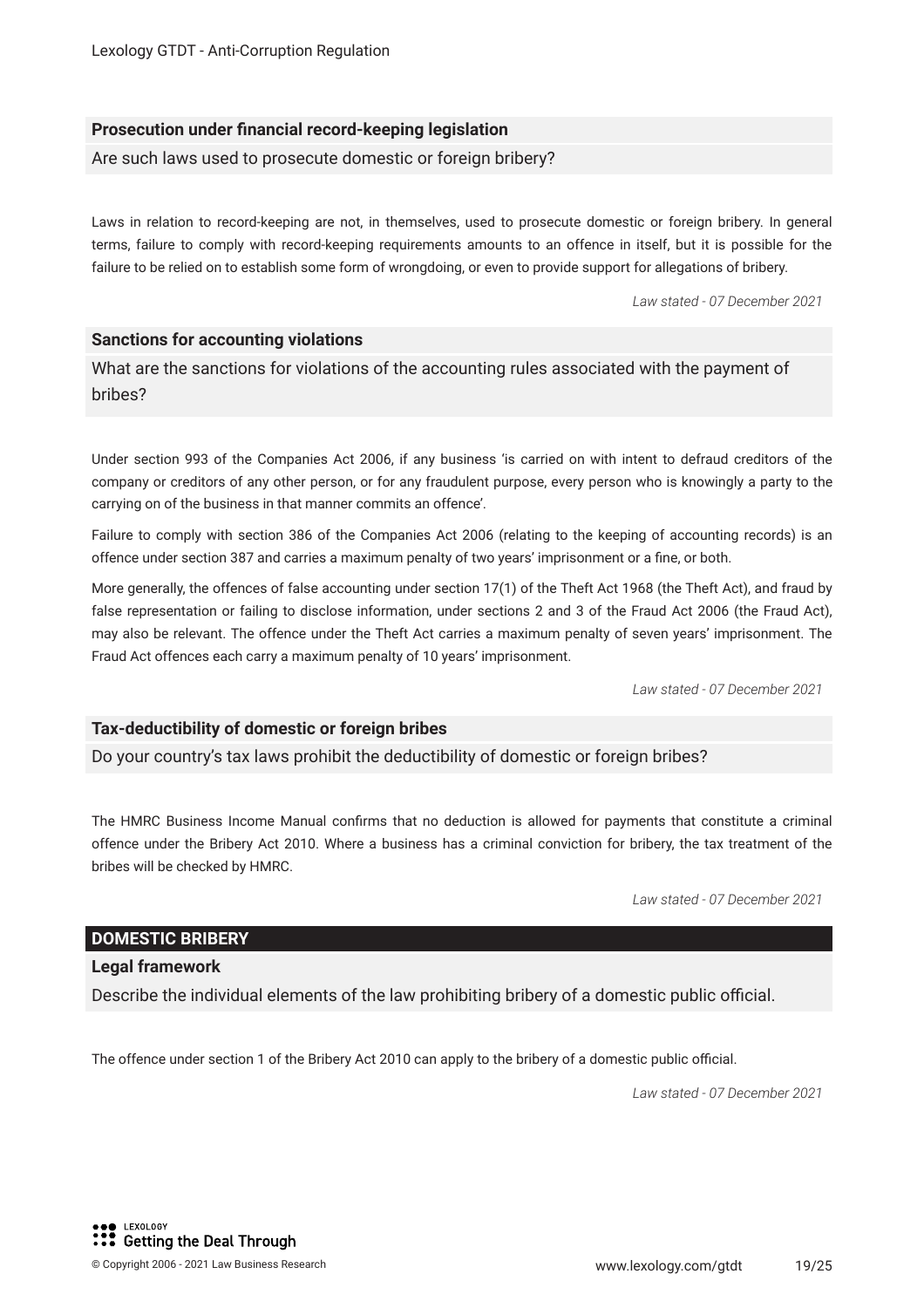#### **Scope of prohibitions**

Does the law prohibit both the paying and receiving of a bribe?

Yes. The offence under section 1 of the Bribery Act 2010 applies to the offer, promise or giving of a bribe. The offence under section 2 of the Bribery Act 2010, applies to the receipt of bribes.

*Law stated - 07 December 2021*

#### **Definition of a domestic public official**

How does your law define a domestic public official, and does that definition include employees of state-owned or state-controlled companies?

Although section 6(5) of the Bribery Act 2010 defines a 'foreign public official', the Bribery Act 2010 does not draw a distinction between bribes paid to a public official and those paid in the private sector. Therefore, the Bribery Act 2010 does not define a 'domestic public official'.

*Law stated - 07 December 2021*

#### **Gifts, travel and entertainment**

Describe any restrictions on providing domestic officials with gifts, travel expenses, meals or entertainment. Do the restrictions apply to both the providing and the receiving of such benefts?

There is no legislation specifcally dealing with gifts, travel expenses, meals or entertainment, but they can constitute bribery.

There is no detailed guidance on what gifts or hospitality might constitute a bribe and each case will be considered on its facts.

*Law stated - 07 December 2021*

#### **Facilitating payments**

Have the domestic bribery laws been enforced with respect to facilitating or 'grease' payments?

The decision whether to prosecute in respect of a facilitation payment is governed by the Full Code Test in the Code for Crown Prosecutors. The Full Code Test comprises two stages: the evidential stage and the public interest stage. The evidential stage requires consideration of whether there is sufficient evidence to provide a realistic prospect of conviction. If the evidential stage is not satisfed, the prosecutor does not go on to consider the public interest stage. The public interest stage requires consideration of whether a prosecution is required in the public interest. Where the Full Code Test is satisfied, it is the stated policy of the Serious Fraud Office (SFO) to prosecute but, in appropriate cases, it may use its asset recovery powers under the Proceeds of Crime Act 2002 as an alternative to prosecution. However, there is no presumption in favour of civil settlements (see: www.sfo.gov.uk/publications/guidance-policy-andprotocols/bribery-act-guidance/ ).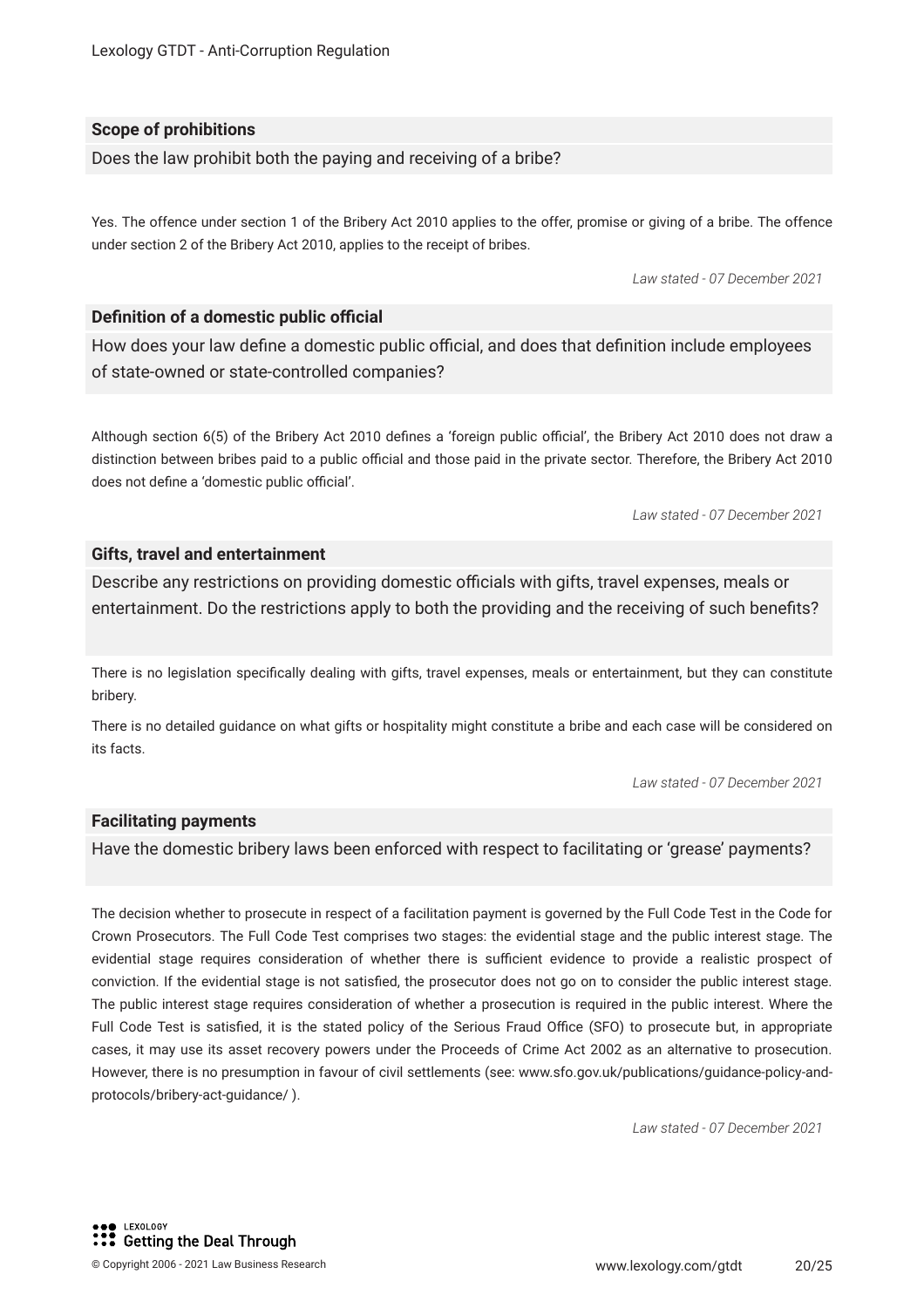#### **Public official participation in commercial activities**

What are the restrictions on a domestic public official participating in commercial activities while in office?

There is no general restriction on a domestic public official participating in commercial activities while in office. However, public officials are required to comply with codes of conduct and requirements to declare and reqister interests to ensure no confict arises, or appears to arise, between their public duties and private interests.

*Law stated - 07 December 2021*

#### **Payments through intermediaries or third parties**

In what circumstances do the laws prohibit payments through intermediaries or third parties to domestic public officials?

It is irrelevant under the Bribery Act 2010 whether the bribe was offered, promised or given by the defendant directly or through a third party.

*Law stated - 07 December 2021*

#### **Individual and corporate liability**

Can both individuals and companies be held liable for violating the domestic bribery rules?

Yes.

*Law stated - 07 December 2021*

#### **Private commercial bribery**

To what extent does your country's domestic anti-bribery law also prohibit private commercial bribery?

The offences under section 1, 2 and 7 of the Bribery Act 2010 apply to private and public sector bribery.

*Law stated - 07 December 2021*

#### **Defences**

What defences and exemptions are available to those accused of domestic bribery violations?

There are limited defences available to those accused of domestic bribery offences. The Bribery Act Guidance recognises that there may be circumstances in which an individual is left with no alternative but to make payments to protect against loss of life, limb or liberty. In those circumstances, the common law defence of duress is likely to be available.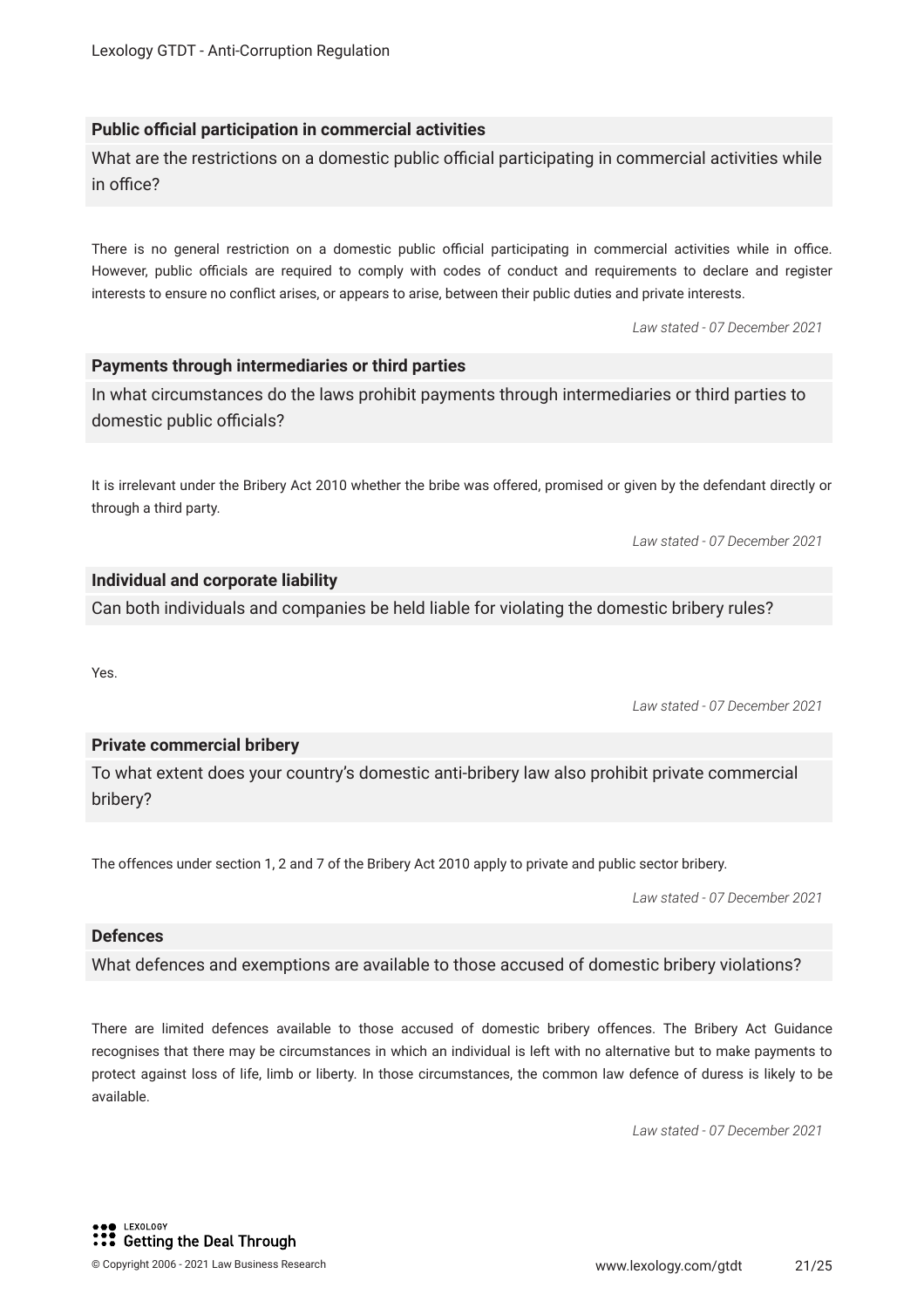#### **Agency enforcement**

What government agencies enforce the domestic bribery laws and regulations?

The SFO's remit is to investigate and prosecute serious or complex fraud, including domestic or overseas bribery or corruption:

- $\cdot$  that undermines UK plc commercial or public interests;
- where the actual or potential fnancial loss is high;
- where the potential economic harm is signifcant; and
- where there is a signifcant public interest.

The Crown Prosecution Service (CPS) may also prosecute offences involving bribery and corruption, but the SFO is the primary agency engaged in such prosecutions.

The National Crime Agency (NCA) leads UK law enforcement's response to bribery, corruption and sanctions evasion. It provides intelligence support and specialist operational capability.

The Financial Conduct Authority (FCA) is a regulatory body responsible for regulating fnancial services frms and fnancial markets in the UK, and the prudential supervisor. Although it does not prosecute matters under the Bribery Act 2010, any conduct by a regulated frm relating to bribery or corruption risks may also constitute a breach of the rules or principles of the FCA Handbook. Under Principle 11 of the FCA Handbook, a frm must deal with its regulator in an open and cooperative way, and must disclose to the appropriate regulator anything relating to the frm, of which that regulator would reasonably expect notice. Accordingly, a regulated frm may be required under Principle 11 to report conduct involving bribery or corruption to the regulator.

*Law stated - 07 December 2021*

#### **Patterns in enforcement**

Describe any recent shifts in the patterns of enforcement of the domestic bribery rules.

In recent years, one of the most noteworthy shifts in the patterns of enforcement is the use of DPAs to resolve a criminal investigation into a body corporate. This also applies to domestic bribery. However, at least seven of the nine DPAs (in relation to which there is publicly available information), which related to offences involving bribery and corruption, had an international element, and were not strictly domestic bribery cases.

*Law stated - 07 December 2021*

#### **Prosecution of foreign companies**

In what circumstances can foreign companies be prosecuted for domestic bribery?

A foreign company that carries on a business or part of a business in any part of the UK is a 'relevant organisation' for the purpose of section 7 of the Bribery Act 2010. As such, a foreign company may be prosecuted for the section 7 offence of failure to prevent bribery both where the bribery took place in the UK and where none of the associated person's relevant conduct occurs in the UK.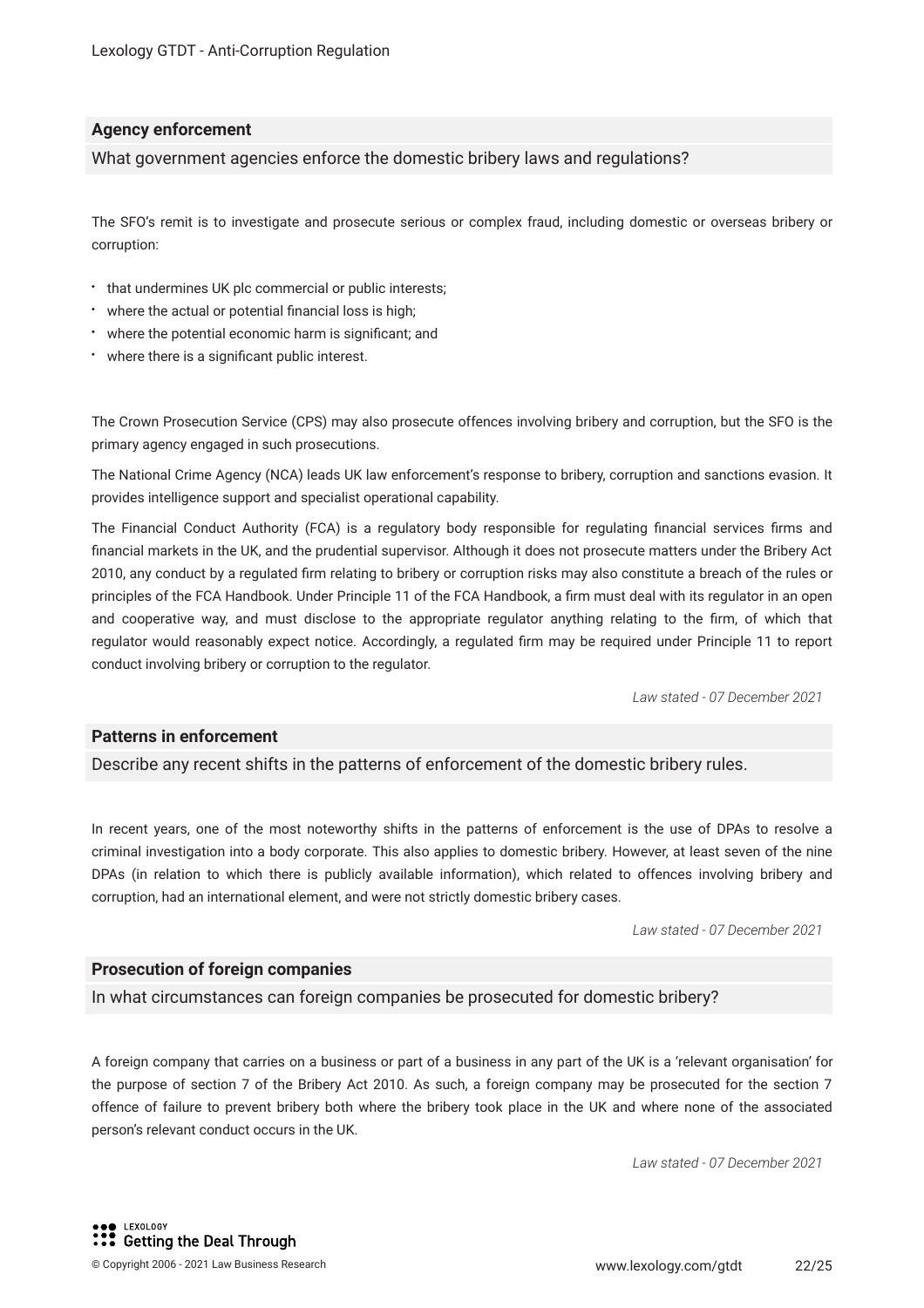#### **Sanctions**

What are the sanctions for individuals and companies that violate the domestic bribery rules?

Offences under section 1, 2 and 6 of the Bribery Act 2010 carry a maximum penalty of 10 years imprisonment for an individual. The individual may also be required to pay a fnancial penalty. In relation to a body corporate, the court may impose an unlimited fne. The fne imposed is based on:

- an assessment of the gross proft from the advantage obtained, retained or sought as a result of the bribery offence ('the harm'); and
- multiplying the harm fgure by reference to a determined level of culpability.

Conviction of an offence under the Bribery Act 2010 may also be subject to confscation or a civil recovery order under the Proceeds of Crime Act 2002. Non-payment of any confscation can result in a custodial sentence.

The fnancial penalty under a DPA is likely to be broadly comparable to a fne the court would have imposed following a guilty plea.

A conviction for an offence under section 1, 2 or 6 of the Bribery Act 2010 will result in the mandatory debarment for up to five years. The debarment prevents a company from entering into public contracts as a provider, supplier or contractor.

The EU's 2014 Public Procurement Directive amended the regulations, and clarifed that an offence under section 7 does not trigger mandatory debarment. However, a conviction under section 7 offence could attract discretionary debarment of three years, which could have a signifcant impact on a company.

*Law stated - 07 December 2021*

#### **Recent decisions and investigations**

Identify and summarise recent landmark decisions and investigations involving domestic bribery laws, including any investigations or decisions involving foreign companies.

The SFO's Corporate Co-operation Guidance, published in August 2019, reiterates the SFO's willingness to challenge an assertion of LPP, particularly in relation to frst accounts, internal investigations, interviews or other documents.

*Law stated - 07 December 2021*

#### **UPDATE AND TRENDS**

#### **Key developments of the past year**

Please highlight any recent signifcant events or trends related to your national anti-corruption laws.

There is every indication that the Serious Fraud Office (SFO) intends to continue, and increase, its use of deferred prosecution agreements (DPAs).

The increased cooperation between prosecutors in different jurisdictions has been clear. This is likely to expand further as more jurisdictions introduce DPAs in some form. Although a further three DPAs were entered into in 2021, the Airbus DPA agreed in 2020 is still the best example of a multi-jurisdictional approach to bribery allegations. It resulted in a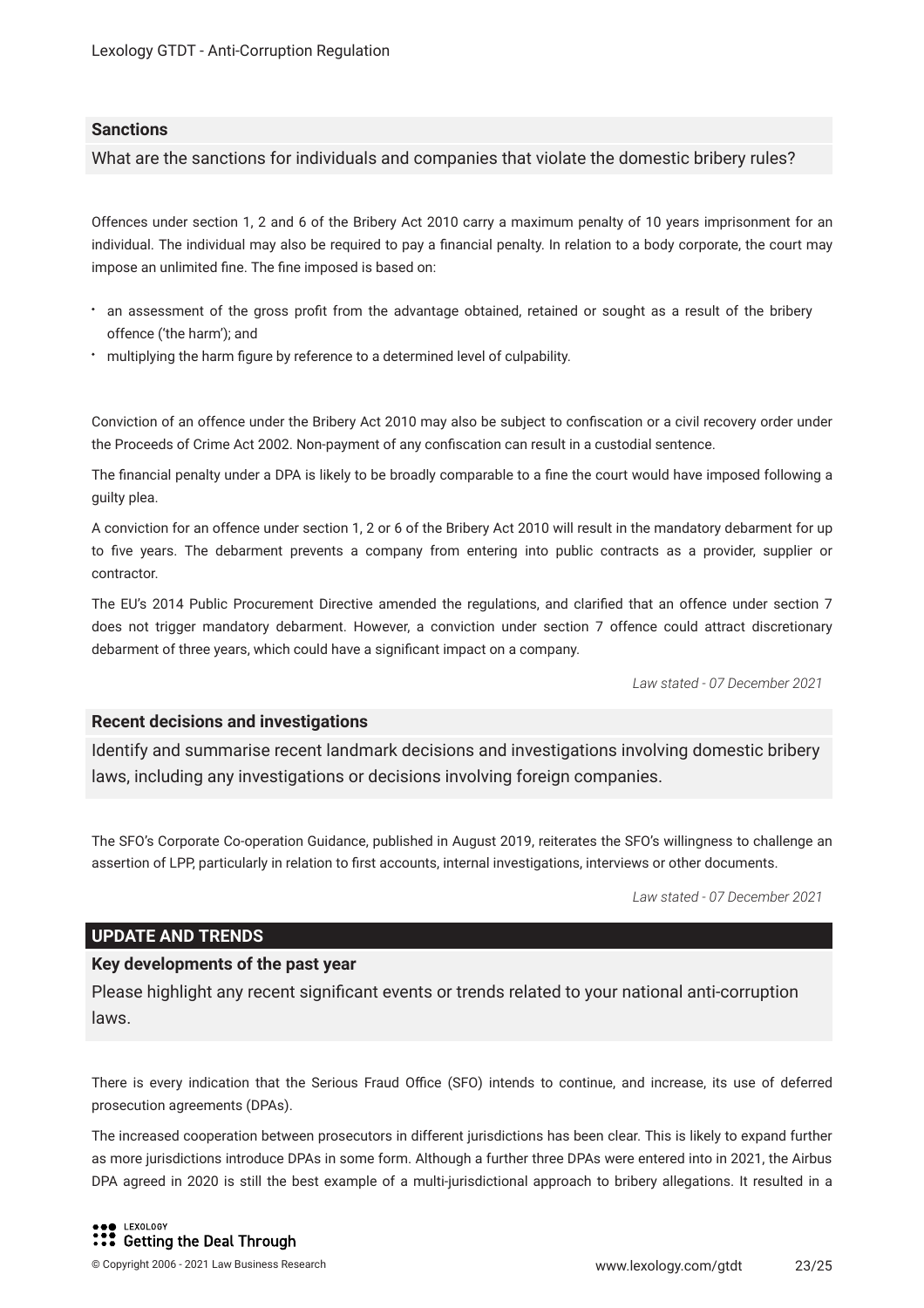global settlement totaling €3.6 billion with authorities in the US, the UK and France. The prosecutors in each jurisdiction coordinated and agreed which jurisdictions each would investigate.

The SFO's Corporate Co-operation Guidance, published in August 2019, reiterates the SFO's willingness to challenge an assertion of LPP, particularly in relation to first accounts, internal investigations, interviews or other documents.

Any views expressed in this publication are strictly those of the authors and should not be attributed in any way to White & Case LLP.

*Law stated - 07 December 2021*

#### **LAW STATED DATE**

#### **Correct on**

Give the date on which the information above is accurate.

7 December 2021.